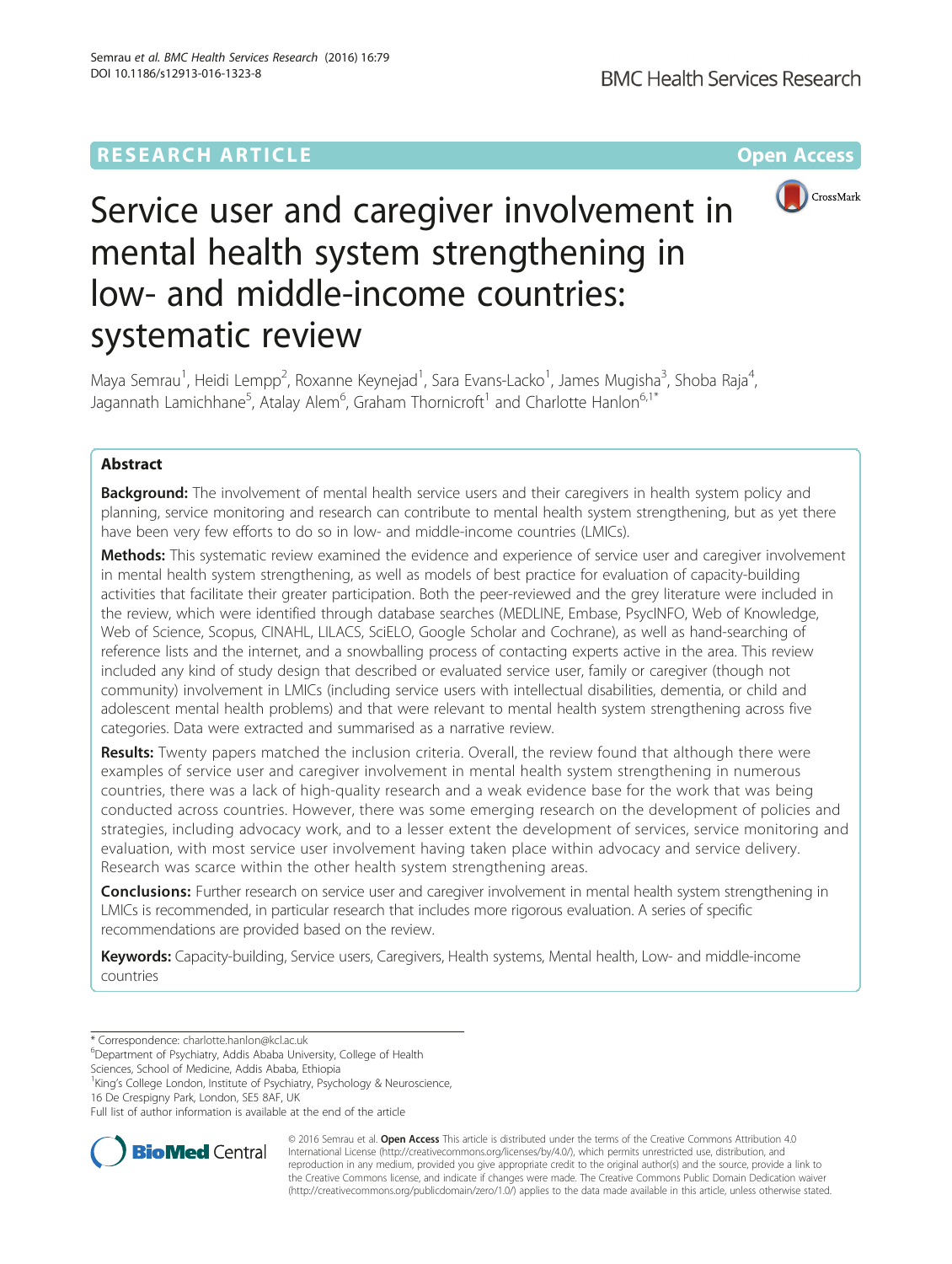#### Background

#### Rationale

There is wide recognition in principle about the importance of involving service users and their caregivers in health system policy and planning processes, service monitoring and health research. There is also some evidence from high-income countries that their involvement can directly lead to improved mental health system strengthening [\[1](#page-17-0)–[5\]](#page-17-0). Participatory policy-making, planning and service monitoring is of particular importance in the field of mental health, where a large majority of people with mental disorders or psychosocial disabilities do not receive any effective treatment or care, and may at times receive treatment against their will [\[6](#page-17-0)]. To avoid fragmented and tokenistic inclusion of service users and caregivers in planning, or their marginalisation, and to facilitate meaningful and effective contributions, it is necessary for professionals working within the formal health system to share responsibility with representative organisations. Mental health service user networks have been emerging and are on the increase globally [\[7, 8\]](#page-17-0). However, to date there have been very few reports of efforts to involve service users and caregivers in mental health service strengthening in low- and middle-income countries (LMICs). Yet this information is vital in planning capacity-building programmes for service users and caregivers to effectively participate in improving mental health programmes.

This systematic review was undertaken as part of the 'Emerging mental health systems in LMICs' (Emerald) programme [\[9](#page-17-0)] (see also [www.emerald-project.eu\)](http://www.emerald-project.eu/), which aims to improve mental health outcomes by generating evidence and capacity to strengthen mental health system performance in six African and Asian LMICs (Ethiopia, India, Nepal, Nigeria, South Africa and Uganda). One of the objectives of the Emerald programme is to empower and equip service users and caregivers to participate more fully and effectively in the mental health system, for example at the level of (i) mental health policy-making and planning processes, (ii) service development and monitoring, and (iii) mental health research. This review served to provide an evidence base to inform the Emerald programme's capacity-building activities for service users and caregivers.

#### **Objectives**

The objectives for this systematic review were: (i) to systematically synthesise the current evidence and experience base for models of involvement of mental health service users/caregivers in mental health policy-making, mental health service development, quality monitoring and evaluation of services, and mental health research in LMICs; and (ii) to identify models of best practice for evaluation of capacity-building of service users and caregivers to facilitate greater involvement in these mental health system strengthening activities.

#### Methods

#### Eligibility criteria

The PRISMA checklist is included in Additional file [1.](#page-16-0) A protocol for the review is available upon request from the authors. Given the scarcity of evidence from LMICs with respect to service user involvement in mental health care more generally, and since initial pilot literature searches carried out by the authors did not identify many relevant papers, a limited number of pertinent resources was anticipated. A broad eligibility framework was therefore adopted, and both peer-reviewed journal papers and grey literature (such as books, unpublished reports, website resources, or training materials) were included in the review.

Whilst the primary focus of the review was capacitybuilding of service user and caregivers in mental health system strengthening, and the evaluation of capacitybuilding, a secondary focus was a broader examination of service user and caregiver involvement per se. We therefore included any kind of study design, which reviewed or reported on evaluation or experience of service user (i.e. service users with any kind of mental health problem, including those with intellectual disabilities, dementia, or child and adolescent mental health problems), family or caregiver (though not community) involvement in LMICs, and which were relevant to mental health system strengthening. This entailed direct involvement of service users and caregivers in: (i) development of policies or strategies; (ii) planning or development of services; (iii) training of health workers in mental health care; (iv) service monitoring, evaluation or quality control; or (v) mental health research. Given the dearth of evidence of service user and caregiver involvement in mental health systems, the search was expanded to also include involvement in service delivery and/or support groups, even though their applicability to mental health system strengthening was considered to be limited, unless the support groups contained an advocacy, empowerment or mobilisation component. No studies were excluded based on the type of service, for example whether they were delivered within the formal health system or through alternative avenues.

Although an explicit evaluation of service user/caregiver involvement was required within the original criteria for inclusion, a post hoc decision was made to also include studies that described service user/caregiver involvement in mental health system strengthening according to the categories outlined above, even when there was no clear evaluation strategy. Papers written in English, Spanish, Portuguese, French or German were included. Studies that reported on data solely from high-income countries were excluded.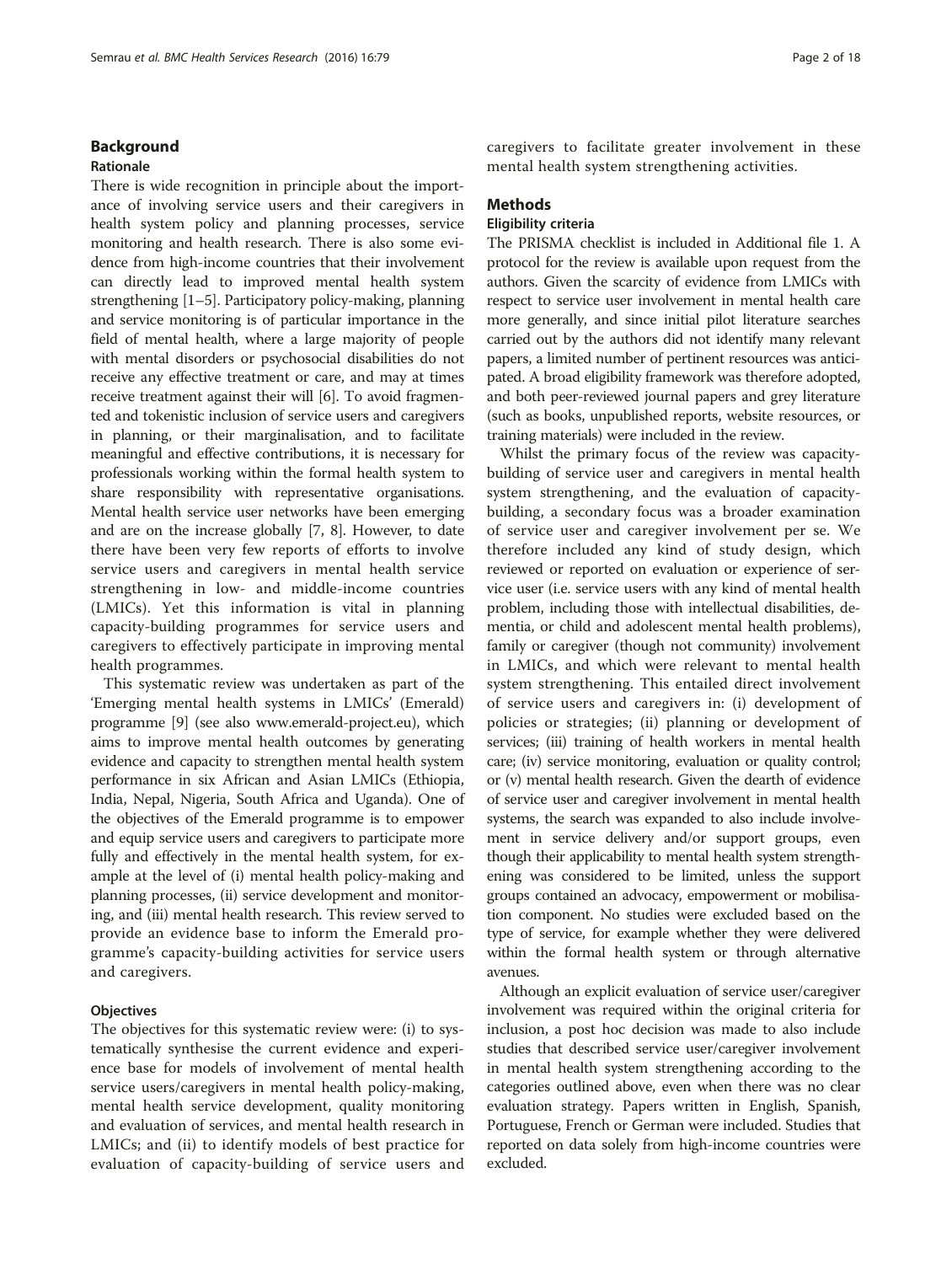#### Search strategy, study selection and data extraction

To identify relevant peer-reviewed literature, we searched the following databases: MEDLINE [1946 to December 2013], Embase [1974 to December 2013], PsycINFO [1806 to December 2013], Web of Knowledge, Web of Science, Scopus, CINAHL, LILACS, SciELO, Google Scholar and Cochrane [all from the start date of the database to December 2013]. The search strategy is detailed in Table [1](#page-3-0).

Further relevant literature was identified by: (i) handsearching reference lists (for example in relevant reviews or journal papers); (ii) a snowballing process of contacting experts active in the area; and (iii) by searching the internet (through use of the Google search engine). Two researchers reached consensus on whether resources that were identified via the grey literature process were eligible for inclusion into the review. Any non-peerreviewed grey literature found during this search fed into the 'Discussion' section of this paper.

For literature that was identified through the database search, each of the titles and abstracts of papers that the search generated were assessed by two independent reviewers. Any paper that was considered to be relevant by either of the two reviewers was included for full-text review. Full-text papers were then screened by two independent reviewers. Where there was disagreement between the independent reviewers of the full-text articles, two senior reviewers made the final decision as to whether the paper fulfilled the inclusion criteria.

A data extraction form (see Tables [2,](#page-4-0) [3,](#page-6-0) [4](#page-7-0) and [5](#page-11-0) for the data obtained from the completed forms) was designed prior to running the review, and the data were extracted by two independent reviewers [one reviewer was used for papers that were written in languages other than English]. The data taken from selected papers was not amenable to statistical synthesis through meta-analysis and was, instead, synthesised into a narrative review, as data were heterogeneous between studies and much of the data were qualitative.

#### Quality assessment of papers

To assess the quality of papers that were included in the review, for studies containing quantitative data, the 'Quality assessment tool for quantitative studies' by the 'Effective Public Health Practice Project' (EPHPP) [[10](#page-17-0), [11\]](#page-17-0) was used (see also<http://www.ephpp.ca/tools.html>) (see footnote of Table [2](#page-4-0) for the eight categories that the methodology includes). A global quality assessment rating of 'strong', 'moderate' or 'weak' was then assigned based on the responses within each of the eight categories. For studies containing qualitative data, twelve review criteria were used, based on those suggested in the literature on qualitative research, as described in Harden et al. [[12](#page-17-0)] (see footnote of Table [4](#page-7-0) for the twelve review criteria). Where studies included both quantitative and qualitative data, an assessment was made for both types of data, using the methodologies described above (see Table [3\)](#page-6-0). No quality assessment was made for nondata-based descriptive studies (see Table [5\)](#page-11-0), or for (non-peer-reviewed) grey literature.

#### Ethics statement

No ethical review was required as there was no research on human participants.

#### Results

#### Study selection and characteristics

Figure [1](#page-12-0) displays a flow diagram showing the process that was employed in the selection of peer-reviewed articles. In total, 20 papers were included in the narrative review.

The characteristics of the peer-reviewed studies that were eligible for inclusion are shown in Tables [2](#page-4-0), [3,](#page-6-0) [4](#page-7-0) and [5.](#page-11-0) Of the 20 studies, only four included an explicit evaluation of service user/caregiver involvement and thus met our original criteria for inclusion. A further six studies included an evaluation component (though no evaluation of service user or caregiver involvement), six were descriptive data-based studies, and four studies were non-data-based descriptive pieces. Only one (cluster) randomised controlled trial (RCT) was identified. Across studies, twelve countries were included that were uppermiddle income at the time of publication (seven studies from South America, two from Asia, one from Africa, one from Europe, and one from Europe/Asia [Russia]), five lower middle-income countries (three studies from Asia, one from Africa, and one from Europe), and eight countries that were low-income at the time of publication (five from Africa and three from Asia) (according to the World Bank, see<http://data.worldbank.org/>); a further study included data from 63 different countries or regions [[13\]](#page-17-0). The majority of studies ( $n = 16$ ) included at least one author from a LMIC; four did not [[13](#page-17-0)–[16](#page-17-0)]. Of the 20 papers, eleven were published after 2010, and nine studies were published between 2000 and 2010. Fifteen papers were published in English, three in Spanish [[17](#page-17-0)–[19\]](#page-17-0) and two in Portuguese [\[20](#page-17-0), [21\]](#page-17-0).

In accordance with the type of data collected in studies, eight studies included quantitative outcomes and eleven studies included qualitative outcomes/evaluation methods (of which three studies included both types of outcomes/ evaluation methods) (see Tables [2,](#page-4-0) [3,](#page-6-0) [4](#page-7-0) and [5](#page-11-0)). Of these studies, only four (two quantitative [\[22, 23](#page-17-0)] and two qualitative [\[24, 25\]](#page-17-0)) included outcomes that clearly assessed how service user or caregiver involvement impacted on service users and/or caregivers themselves (for example, in terms of number of hospitalisations, mental health status or coping capacities of service users, caregiver burden). Five studies (two quantitative [[26](#page-17-0), [27](#page-17-0)], three qualitative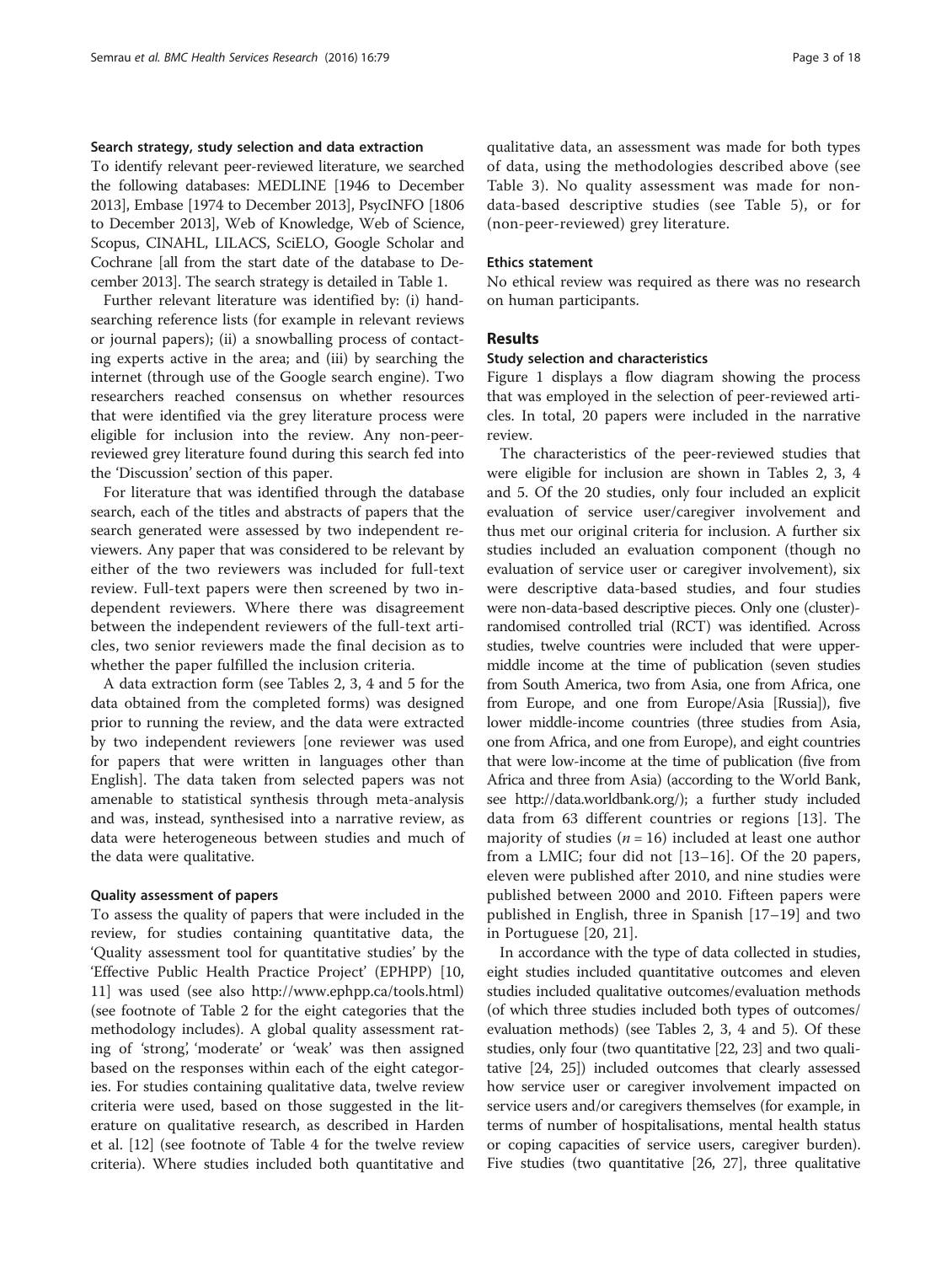#### <span id="page-3-0"></span>Table 1 Search strategy used in the database search

The following key concepts were used for the search: 'Service users' AND 'health system and services/research' AND 'mental health' AND 'LMICs'

#### Service users

#1 Search: (exp Patient Participation/OR exp Consumer Participation/) OR (patient involvement OR client involvement OR service user involvement OR client participation OR service user participation OR patient participation OR service user engagement OR patient engagement OR service user coproduction OR patient co-production).mp.

#### Health system and services research

#2 Search: (exp Delivery of Health Care/ OR exp Health Policy/ OR exp Health Services/ OR exp Mental Health Services/OR exp Community Mental Health Services/ OR exp Community Health Planning) OR (delivery of health care OR health care delivery OR health system strengthening OR health policy OR health policies OR health system OR health systems OR health services OR mental health system OR mental health systems OR mental health services OR community mental health services).mp. OR Exp Research/ OR research.mp.

#### Mental health

#3 Search: (exp Mental health/ OR exp Mental Disorders/) OR ("drug abuse" OR "drug addict\*" OR "drug depend\* \*" OR "drug dependence\*" OR "drug withdrawal" OR "drug abuse") OR ("addictive disease\*" OR "addictive disorder\*") OR ("alcoholic patient\*" OR "alcoholic subject\*" OR alcoholism OR "alcohol dependent\*" OR "alcohol dependence\*" OR "fetal alcohol\*" OR "prenatal alcohol\*" OR "chronic ethanol\*" OR "chronic\* alcohol\*" OR "alcohol withdrawal" OR "ethanol withdrawal") OR("caffeine dependent\*" OR "caffeine dependence" OR "caffeine addiction" OR (caffeine AND addict\*) OR "caffeine withdrawal") OR (((cocaine OR heroin OR cannabis OR mdma OR ecstasy OR morphine\*) AND (abuse OR depend\* OR dependent\* OR dependence\* OR addict\* OR addicts OR addicted OR addiction\* OR withdrawal) OR methadone) OR (addiction OR addictive OR "substance abuse" OR "withdrawal syndrome" OR psychoactive\*) OR ((schizophrenia OR schizophrenic) OR Schizotyp\* OR ((Delusional OR paranoid) AND disorder\*) OR hallucination\* OR Psychotic OR Schizoaffective OR psychosis) OR (((manic OR bipolar OR mood) AND disorder\*) OR (depressive AND (disorder\* OR episode\*)) OR "depressive symptom\*" OR hypomania OR mania\* OR ((major OR psychotic OR disorder\*) AND depression) OR "suicide attempt\*" OR suicidal\* OR cyclothymia OR Dysthymia) OR (((anxiety OR panic OR "Obsessive-compulsive" OR adjustment OR conversion OR dissociative OR Somatoform OR Somatization OR neurotic) AND disorder\*) OR ("hypochondriasis\*" OR "body dysmorphic disorder\*" OR "pain disorder\*") OR agoraphobia OR "social phobia\* OR "Post-traumatic stress" OR "stress disorder\*") OR ("Eating disorder\*" OR "Anorexia nervosa" OR "Bulimia nervosa" OR "sleep disturbance" OR (sexual AND (disorder\* OR dysfunction)) OR ((postnatal OR postpartum) AND depression) OR ((antidepressant\* OR laxative\* OR analgesic\* OR psychotropic\* OR vitamin\* OR steroids OR hormone\*) AND abuse) OR ((insomnia OR sleepiness OR "sleep disturbance") NOT (apnea OR "side effect\*" OR parkinson\* OR alzheimer OR neurodegenerat\* OR cancer OR obesity OR obese\*)) OR (hypersomnia NOT narcolepsy) OR ((sleep OR night) AND terror\*) OR nightmare\* OR ((disorder\* AND (personality OR identity OR impulse\* OR impulsive\* OR impulsivity)) OR asocial OR antisocial OR psychopathic OR anxious OR narcissi\* OR "Pathological gambling" OR pyromania\* OR Trichotillomania OR Psychosexual OR ("Munchhausen syndrome")) OR ("Pervasive developmental disorder\*" OR autism OR autistic\* OR "Rett\* syndrome" OR "Asperger\* syndrome") OR ((Hyperkinetic OR Conduct OR Emotional OR tic) AND disorder\*) OR (anxiety AND (separation OR phobic OR social)) OR (hyperactivity AND (disorder\* OR syndrome)) OR "Tourette syndrome" OR " Tourette's syndrome") OR ((Mental AND (disorder\* OR illness OR health OR health condition OR distress)) OR "psychological distress" OR "psychiatric disorder ") OR(Nervousness OR "nervous tension" OR Irritability) OR anorexia OR (neurosis OR neuroses OR psychoses) OR (("mental confusion\*") OR ("mental disability\*") OR ("mental capacity\*") OR ((psychiatric OR mental) AND (comorbidity OR comorbid)) OR psychiatry OR psychology))

#### LMICs

#4 Search: (developing OR less developed OR under developed OR underdeveloped OR middle income OR low income OR lower income).mp. AND (countr\* OR nation\* OR population\* or world).mp.

OR

(transitional OR developing OR less developed OR lesser developed OR under developed OR underdeveloped OR middle income OR low income OR lower income).mp. AND (economy OR economies).mp. OR

((low\*).mp. AND (gdp OR gnp OR gross domestic OR gross national).mp.) OR (lmic OR lmics OR lamics OR lamic OR third world OR lami countries OR lami country).mp. OR (transitional country OR transitional countries).mp.ORExp Developing Countries/

OR

(Afghanistan or Albania or Algeria or Angola or Antigua or Barbuda or Argentina or Armenia or Armenian or Aruba or Azerbaijan or Bangladesh or Benin or Byelarus or Byelorussian or Belarus or Belorussian or Belorussia or Belize or Bhutan or Bolivia or Bosnia or Herzegovina or Hercegovina or Botswana or Brazil or Bulgaria or Burkina Faso or Burkina Fasso or Upper Volta or Burundi or Urundi or Cambodia or Khmer Republic or Kampuchea or Cameroon or Cameroons or Cameron or Camerons or Cape Verde or Central African Republic or Chad or Chile or China or Colombia or Comoros or Comoro Islands or Comores or Mayotte or Congo or Zaire or Costa Rica or Cote d Ivoire or Ivory Coast or Croatia or Cuba or Cyprus or Czechoslovakia or Czech Republic or Slovakia or Slovak Republic or Djibouti or French Somaliland or Dominica or Dominican Republic or East Timor or East Timur or Timor Leste or Ecuador or Egypt or El Salvador or Eritrea or Estonia or Ethiopia or Fiji or Gabon or Gabonese Republic or Gambia or Gaza or Georgia Republic or Georgian Republic or Ghana or Gold Coast or Grenada or Guatemala or Guinea or Guam or Guiana or Guyana or Haiti or Honduras or India or Maldives or Indonesia or Iran or Iraq or Jamaica or Jordan or Kazakhstan or Kazakh or Kenya or Kiribati or Kosovo or Kyrgyzstan or Kirghizia or Kyrgyz or Kirghiz or Kirgizstan or Lao PDR or Laos or Latvia or Lebanon or Lesotho or Basutoland or Liberia or Libya or Lithuania or Macedonia or Madagasca or Malagasy or Malaysia or Malaya or Malay or Sabah or Sarawak or Malawi or Nyasaland or Mali or Marshall Islands or Mauritania or Mauritius or Agalega Islands or Mexico or Micronesia or Middle East or Moldova or Moldovia or Moldovian or Mongolia or Montenegro or Morocco or Ifni or Mozambique or Myanmar or Myanma or Burma or Namibia or Nepal or Netherlands Antilles or New Caledonia or Nicaragua or Niger or Nigeria or Mariana Islands or Oman or Muscat or Pakistan or Palau or Palestine or Panama or Paraguay or Peru or Philippines or Philipines or Phillipines or Phillippines or Romania or Rumania or Roumania or Russia or Russian or Rwanda or Ruanda or Saint Kitts or St Kitts or Nevis or Saint Lucia or St Lucia or Saint Vincent or St Vincent or Grenadines or Samoa or Samoan Islands or Navigator Island or Navigator Islands or Sao Tome or Senegal or Serbia or Montenegro or Seychelles or Sierra Leone or Slovenia or Sri Lanka or Ceylon or Solomon Islands or Somalia or Somaliland or South Africa or Sudan or Suriname or Surinam or Swaziland or Syria or Tajikistan or Tadzhikistan or Tadjikistan or Tadzhik or Tanzania or Thailand or Togo or Togolese or Tonga or Trinidad or Tobago or Tunisia or Turkey or Turkmenistan or Turkmen or Uganda or Ukraine or Uruguay or USSR or Soviet Union or Union of Soviet Socialist Republics or Uzbekistan or Uzbek or Vanuatu or New Hebrides or Venezuela or Vietnam or Viet Nam or West Bank or Yemen or Yugoslavia or Zambia or Zimbabwe or Rhodesia).mp.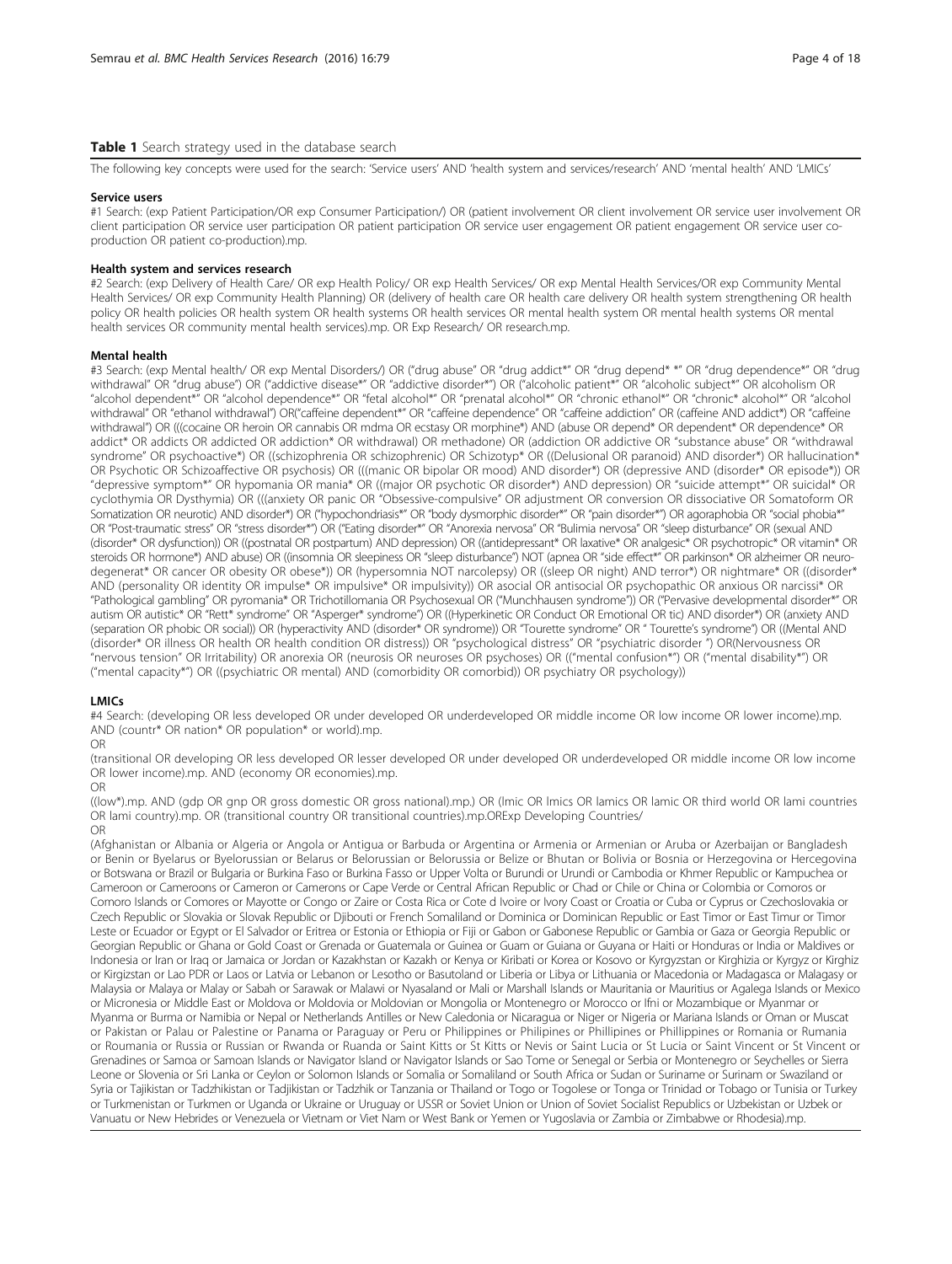<span id="page-4-0"></span>

| Authors                                   | Countries<br>involved     | Study design                                                                                                                                                                                                                                           | Participant group and<br>sample size                                                                                                                                                                                                                                                           | Area and level of<br>service user<br>involvement                                                                                                                                                           | Type of evaluation of<br>involvement (if any)                                                                                 | Outcomes <sup>a</sup>                                                                                                                                                                                                                                                                            | Summary of findings                                                                                                                                                                                                                                                                                                                                                                                                     | Assessment of<br>qualityb                      |
|-------------------------------------------|---------------------------|--------------------------------------------------------------------------------------------------------------------------------------------------------------------------------------------------------------------------------------------------------|------------------------------------------------------------------------------------------------------------------------------------------------------------------------------------------------------------------------------------------------------------------------------------------------|------------------------------------------------------------------------------------------------------------------------------------------------------------------------------------------------------------|-------------------------------------------------------------------------------------------------------------------------------|--------------------------------------------------------------------------------------------------------------------------------------------------------------------------------------------------------------------------------------------------------------------------------------------------|-------------------------------------------------------------------------------------------------------------------------------------------------------------------------------------------------------------------------------------------------------------------------------------------------------------------------------------------------------------------------------------------------------------------------|------------------------------------------------|
| Aznar et al.<br>$(2012)$ $[26]$           | Argentina<br>and Chile    | Development of a<br>scale for the rights of<br>people with intellectual<br>disabilities (ID); cross-<br>sectional comparison<br>between people with<br>ID and controls                                                                                 | 37 participants in<br>Delphi group; 51 in<br>pilot study; 705 people<br>with ID in Chile and<br>524 control University<br>students                                                                                                                                                             | People with ID and<br>their families involved<br>in the development of<br>the scale (Delphi group<br>and pilot study)                                                                                      | None                                                                                                                          | Other (study: scale<br>development): Rights<br>fulfilment score on the<br>devised scale plus 10<br>individual items on<br>scale; Cronbach's alpha                                                                                                                                                | The scale may be an<br>appropriate scale to<br>monitor rights,<br>though further<br>development needed.<br>Family relationships,<br>community<br>participation, living<br>arrangements and<br>level of disability<br>affect experience of<br>rights among people<br>with ID. With<br>structured supports,<br>people with ID appear<br>able to exercise their<br>rights to a level<br>comparable to peers<br>without ID. | weak                                           |
| Malakouti et Iran<br>al. (2009)<br>$[22]$ |                           | Non-randomised<br>quasi-experimental<br>intervention                                                                                                                                                                                                   | 12 psychology<br>graduates, plus 9<br>Consumers' Family<br>Members (CFM) of<br>people with<br>schizophrenia trained<br>as case managers, of<br>which 6 persons (i.e.<br>12 in total) from each<br>group were selected<br>as case managers; 129<br>people with<br>schizophrenia case<br>managed | Training of CFM to be<br>a case management<br>group with 6 family<br>members case<br>managing patients<br>with schizophrenia                                                                               | CFM group had the<br>potential to be trained<br>as case-managers in<br>mental health, espe<br>cially if limited<br>resources. | Service user/caregiver:<br>Number of<br>hospitalisations of<br>people case-managed<br>by CFMs versus mental<br>health workers plus<br>caregiver burden,<br>knowledge, Quality of<br>Life, general health of<br>caregivers; psychopath<br>ology and social skills<br>of schizophrenia<br>patients | Most clinical variables<br>were improved<br>without significant<br>differences between<br>groups. The<br>hospitalization rate<br>was reduced by 67 %.<br>Selection of family of<br>people with severe<br>mental illness should<br>be done with<br>scrutinized criteria<br>considering the<br>refusal rate of 35 % of<br>the subjects in the<br>CFM group (17 % in<br>mental health<br>workers).                         | weak                                           |
| McBain et<br>al. (2012)<br>$[13]$         | and<br>country<br>regions | 63 LAMICs Data from countries<br>that completed WHO's<br>Assessment Instrument<br>for Mental Health<br>Systems (WHO-AIMS);<br>multiple regression<br>analyses to investigate<br>role of mental health<br>legislation, human<br>rights implementations, | 63 countries/regions,<br>and advocacy groups                                                                                                                                                                                                                                                   | Study used 'yes/no'<br>questions identifying<br>whether associations of<br>service users or people<br>affected by mental<br>illness were involved<br>in the formulation of<br>mental health<br>legislation | None                                                                                                                          | System (country)-level:<br>Access to psychotropic<br>medicines (availability<br>and affordability)<br>(multiple regression<br>analyses)                                                                                                                                                          | Participation of family- N/A (as between-<br>based organizations in country comparison<br>the development of<br>mental health<br>legislation associated<br>with 17 % greater<br>availability of psycho<br>tropic medication                                                                                                                                                                                             | rather than<br>individual-level<br>comparison) |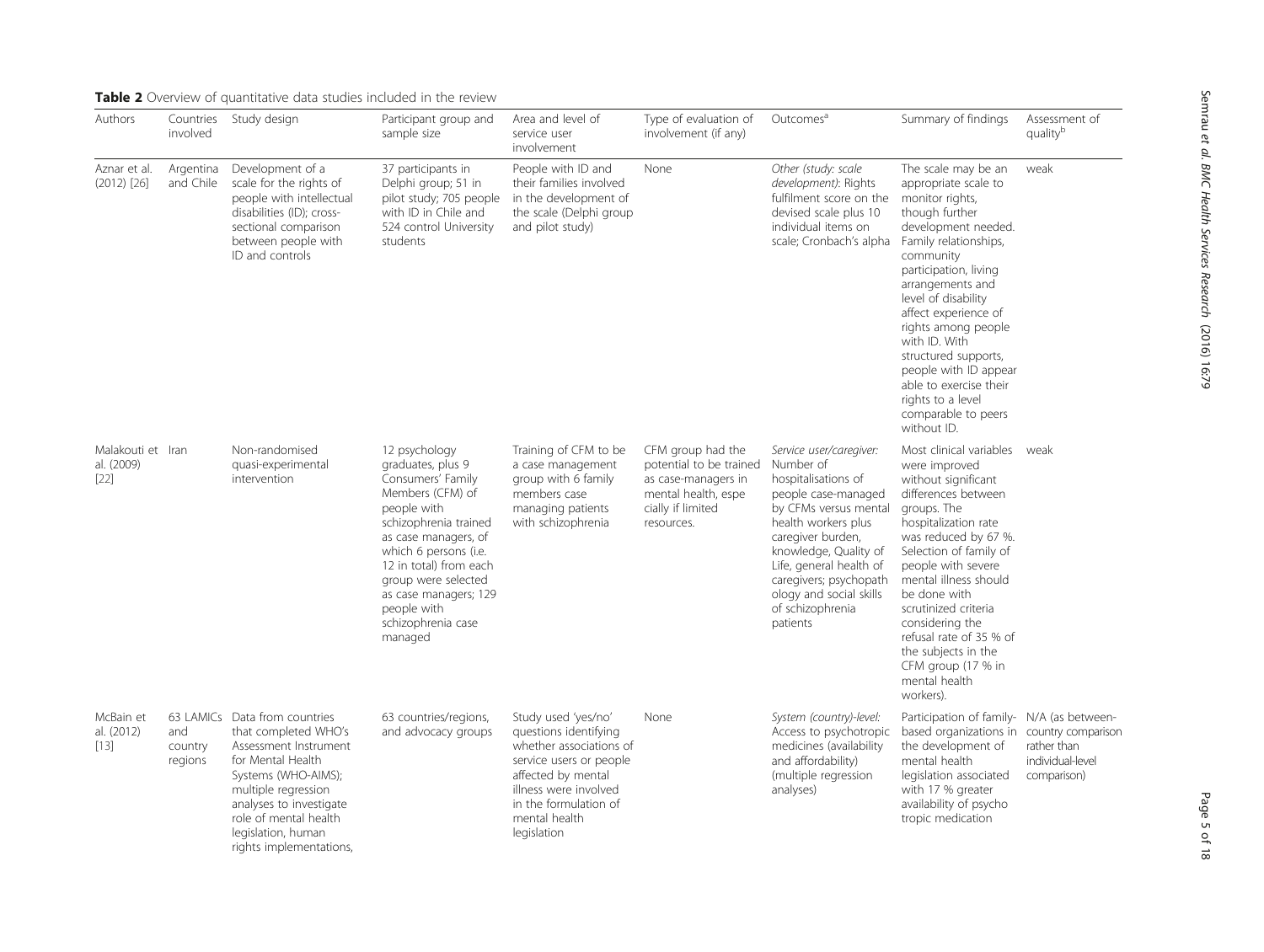|                                     |       | mental health care<br>financing, human<br>resources, and role of<br>advocacy groups on<br>availability and affordability<br>of psychotropic medicines                                |                                                                                                                                                                                                                                                                                          |                                                                                                                                                                                                                                                                |                                                                                                                                                                                                                                                                                                                                        |                                                                                                                                                                                                                                                                                                                          |                                                                                                                                                                                                                                                                                                                                                     |          |
|-------------------------------------|-------|--------------------------------------------------------------------------------------------------------------------------------------------------------------------------------------|------------------------------------------------------------------------------------------------------------------------------------------------------------------------------------------------------------------------------------------------------------------------------------------|----------------------------------------------------------------------------------------------------------------------------------------------------------------------------------------------------------------------------------------------------------------|----------------------------------------------------------------------------------------------------------------------------------------------------------------------------------------------------------------------------------------------------------------------------------------------------------------------------------------|--------------------------------------------------------------------------------------------------------------------------------------------------------------------------------------------------------------------------------------------------------------------------------------------------------------------------|-----------------------------------------------------------------------------------------------------------------------------------------------------------------------------------------------------------------------------------------------------------------------------------------------------------------------------------------------------|----------|
| Singh et al.<br>$(2005)$ [30]       | India | Semi-structured<br>questionnaire on efficiency,<br>punctuality and behaviour<br>of doctors and other staff,<br>waiting time, supply of<br>drugs, and cleanliness of<br>hospital etc. | 88 service users and 20<br>family members from<br>National Drug<br>dependence Treatment<br>Centre Outpatients                                                                                                                                                                            | Answering of<br>semi-structured<br>questionnaire                                                                                                                                                                                                               | Not described                                                                                                                                                                                                                                                                                                                          | Other (satisfaction data<br>(service users and<br>caregivers)): e.g.<br>efficiency, waiting staff,<br>quality of care, general<br>atmosphere,<br>stigmatisation,<br>communication                                                                                                                                        | Over 90 % of patients<br>and their attendants<br>appreciated services<br>provided. 90-94 %<br>were satisfied with<br>the supply of drugs,<br>quality of clinical care<br>and cleanliness of the<br>hospital. Measures for<br>improvement were<br>also suggested.                                                                                    | weak     |
| Tripathy et<br>al. (2010)<br>$[23]$ | India | Cluster-randomised c<br>ontrolled trial                                                                                                                                              | 36 clusters in three<br>districts in Jharkhand<br>and Orissa (18 clusters<br>each per intervention<br>and control arm);<br>participants were<br>women who were<br>between 15 to 49 years<br>old, living in the<br>project area, and had<br>given birth during the<br>3-year study period | Women in intervention<br>clusters participated in<br>groups to support<br>participatory action and<br>learning for women,<br>and to facilitate the<br>development and<br>implementation of<br>strategies to address<br>maternal and newborn<br>health problems | No direct evaluation of<br>involvement, though<br>women's group<br>intervention included<br>an assessment cycle.<br>Also health committees<br>(with village<br>representatives) and<br>workshops with<br>government health<br>staff included a<br>qualitative assessment<br>by participants at the<br>end of each training<br>session. | Service user: Primary<br>outcomes: neonatal<br>mortality rate (NMR);<br>maternal depression<br>scores. Secondary<br>outcomes: stillbirths:<br>maternal and perinatal<br>deaths; uptake of<br>antenatal and delivery<br>services; home care<br>practices during and<br>after delivery; health-<br>care-seeking behaviour. | Women's groups led<br>by peer facilitators<br>reduced NMR by<br>32 % during the<br>3 years overall and<br>by 45 % in years 2<br>and 3, and moderate<br>maternal depression<br>by 57 % in year 3<br>(though no significant<br>effect on maternal<br>depression overall),<br>at low cost in largely<br>tribal, rural populations<br>of eastern India. | moderate |

a<br>Per adings in *italics* denote classification of outcomes in terms of 'system-level', 'service user/caregiver' level, or 'other'<br>PThe 'Quality assessment tool for quantitative studies' by the 'Effective Public Health Pra

<sup>b</sup>The 'Quality assessment tool for quantitative studies' by the 'Effective Public Health Practice Project' (EPHPP) [\[10](#page-17-0), [11\]](#page-17-0) was used for the assessment of quality and risk of bias (see also <http://www.ephpp.ca/tools.html>) Studies were assessed according to i) likelihood of selection bias; ii) study design; iii) whether confounders were controlled; iv) whether blinding took place; v) validity and reliability of data collection methods; vi) number of withdrawals and drop-outs; vii) intervention integrity; and viii) methods of analyses. A global quality assessment rating of 'strong', 'moderate' or 'weak' was assigned based on the responses within each of those eight categories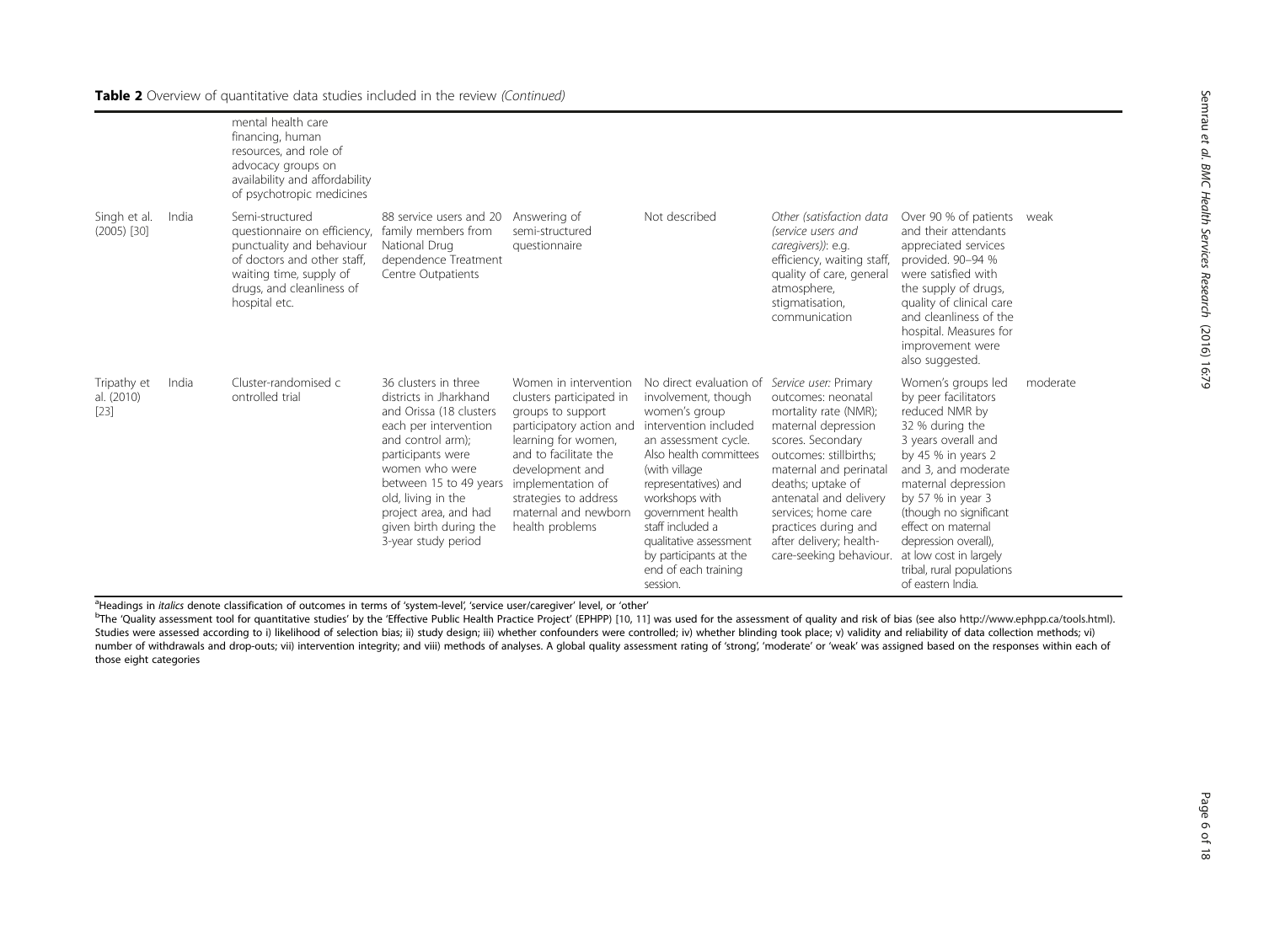Semrau

et al. BMC Health

Services Research

| Authors                                 | Countries<br>involved | Study design                                                                                                                                                                                                                                                    | Participant group and<br>sample size                                                                                                                                                                   | Area and level of<br>service user<br>involvement                                                                              | Type of<br>evaluation of<br>involvement<br>(if any) | Outcomes <sup>a</sup>                                                                                                                                                                                                          | Summary of findings                                                                                                                                                                                                                                                                                                                                                                                                                                                                                                                                                                                                                                                                                                       | Assessment<br>of quality <sup>b</sup>                                                                                                          |
|-----------------------------------------|-----------------------|-----------------------------------------------------------------------------------------------------------------------------------------------------------------------------------------------------------------------------------------------------------------|--------------------------------------------------------------------------------------------------------------------------------------------------------------------------------------------------------|-------------------------------------------------------------------------------------------------------------------------------|-----------------------------------------------------|--------------------------------------------------------------------------------------------------------------------------------------------------------------------------------------------------------------------------------|---------------------------------------------------------------------------------------------------------------------------------------------------------------------------------------------------------------------------------------------------------------------------------------------------------------------------------------------------------------------------------------------------------------------------------------------------------------------------------------------------------------------------------------------------------------------------------------------------------------------------------------------------------------------------------------------------------------------------|------------------------------------------------------------------------------------------------------------------------------------------------|
| Boothby et al.<br>$(2011)$ [14]         | Indonesia             | Adequacy survey of<br>decentralised mental<br>health services, and<br>outcome study of<br>effect on patients with<br>Axis I mental health<br>disorders                                                                                                          | Patients, families,<br>community mental<br>health nurses, sub-<br>district level GPs.<br>volunteer village<br>mental health workers<br>(36 households,<br>number of<br>professionals not<br>specified) | Patients surveyed<br>on their perceived<br>mental health<br>pre- and post-<br>decentralisation<br>of services                 | None                                                | Other (perceptions):<br>Quantitative patient and<br>carer estimations of mental<br>health and wellbeing pre-<br>& post decentralisation;<br>qualitative staff perceptions<br>on functionality of system,<br>adequacy of system | Some progress has been made<br>towards a household-to-hospital<br>continuum of mental health care.<br>Where the system is functioning,<br>it establishes district, sub-district<br>and village levels, which effectively<br>decentralise mental health care<br>services and contribute to<br>community awareness of mental<br>health disorders.                                                                                                                                                                                                                                                                                                                                                                           | Quantitative<br>data: weak<br>Qualitative<br>data:<br>Criteria 1, 2,<br>3, 4, 6, 7, 10,<br>11, 12: Yes<br>Criteria 5, 8,<br>9: No              |
| Liu et al.<br>$(2007)$ $[27]$           | China                 | Interviews and surveys<br>of managers of 15 needle needle exchange<br>exchange programmes,<br>plus interviews with local<br>senior police, peer<br>educators, needles<br>exchange users and<br>patients in compulsory<br>detox                                  | 15 managers of<br>programmes, plus<br>15 local senior police,<br>108 peer educators,<br>393 needles exchange<br>users, and 86 patients<br>in compulsory detox                                          | Peer educators<br>(majority were<br>active drug users)<br>actively involved<br>in dissemination<br>and needle<br>distribution | Effects of<br>use of peer<br>educators<br>assessed. | System-level (study)<br>(quantitative); Other<br>(attitudes) (qualitative):<br>needle turnover rate.<br>number of clients,<br>attendance, police<br>attitudes, recruitment of<br>peer educators, availability<br>of needles    | Needle exchange programmes<br>are improving in terms of needle<br>turnover and attendance. Greater<br>cooperation from police, higher<br>wages for peer educators, and<br>wider awareness of the programmes<br>among drug users are needed to<br>increase coverage. Needle turnover<br>was related to peer educator wages.<br>Peer educators less likely to be<br>arrested. More peer-educators<br>needed.                                                                                                                                                                                                                                                                                                                | Quantitative<br>data: weak<br>Qualitative<br>data:<br>Criteria 1, 2,<br>$3, 4, 10, 11$ :<br>Yes<br>Criteria 5, 6,<br>7, 8, 9, 12:<br><b>No</b> |
| Ndayanabangi<br>et al. (2004)<br>$[32]$ | Uganda                | Records review, key<br>informant interviews<br>and focus group<br>discussions to collect<br>data analysed by a cross-<br>section of stakeholders<br>using SWOT system to<br>validate and identify<br>strengths, weaknesses,<br>opportunities and<br>challenges. | Policy makers, health<br>providers and<br>consumers of mental<br>health services (sample<br>size not specified).                                                                                       | Participation in<br>interviews and<br>focus groups                                                                            | None                                                | System (country)-level:<br>Quantitative and qualitative<br>data on country mental<br>of mental health<br>professionals, mental health<br>funding, policies and<br>legislation, information<br>systems and research             | Mental health service users are<br>rarely informed of their rights, or<br>how to access their records, and<br>health services, e.g. number rarely make complaints due to<br>ignorance of their rights. Recent<br>development of consumer<br>organisations, e.g. Mental Health<br>Uganda, Ugandan schizophrenia<br>fellowship, Association for parents<br>of children with learning<br>disabilities and Epilepsy support<br>Associations have led to some<br>increased knowledge of consumers<br>in these areas. There is a need to<br>increase advocacy for mental health<br>and develop capacity for professional<br>mental and general health workers<br>supported by appropriate policies,<br>facilities and finances. | Ouantitative<br>data: weak<br>(N/A)<br>Qualitative<br>data:<br>Criteria 1, 2,<br>10, 11: Yes<br>Criteria 3, 4,<br>5, 6, 7, 8, 9,<br>12: No     |

<span id="page-6-0"></span>Table 3 Overview of studies with quantitative and qualitative data that were included in the review

a<br>Headings in *italics* denote classification of outcomes in terms of 'system-level', 'service user/caregiver' level, or 'other'<br>PEor quantitative data, the 'Quality assessment tool for quantitative studies' by the 'Effect

For quantitative data, the 'Quality assessment tool for quantitative studies' by the 'Effective Public Health Practice Project' (EPHPP) [\[10](#page-17-0), [11](#page-17-0)] was used (see also [http://www.ephpp.ca/tools.html\)](http://www.ephpp.ca/tools.html) (see Table [2](#page-4-0) for further details). For qualitative data, a methodology described by Harden et al. [[12](#page-17-0)] was used (see Table [4](#page-7-0) for further details)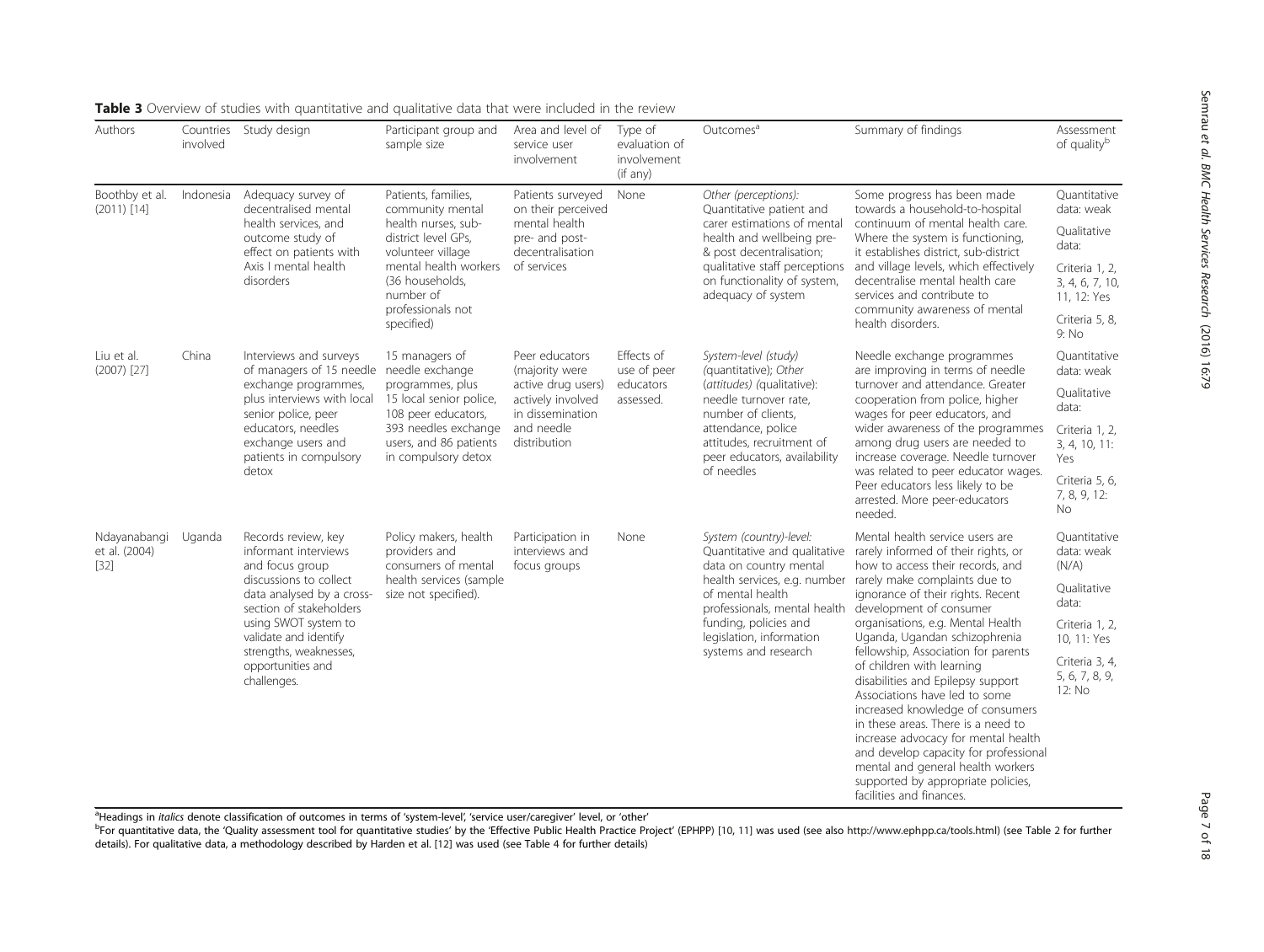<span id="page-7-0"></span>

| <b>Table 4</b> Overview of qualitative data studies included in the review |                    |                                                                                                                 |                                                                                                                 |                                                  |                                                                                                                                                                                                      |                                                                                                                                                                                                                                                                                                                                                                                                                                                                                                                                                                                                                                                                     |                                                                                                                                                                                                                                                                                                            |                                                                             |  |
|----------------------------------------------------------------------------|--------------------|-----------------------------------------------------------------------------------------------------------------|-----------------------------------------------------------------------------------------------------------------|--------------------------------------------------|------------------------------------------------------------------------------------------------------------------------------------------------------------------------------------------------------|---------------------------------------------------------------------------------------------------------------------------------------------------------------------------------------------------------------------------------------------------------------------------------------------------------------------------------------------------------------------------------------------------------------------------------------------------------------------------------------------------------------------------------------------------------------------------------------------------------------------------------------------------------------------|------------------------------------------------------------------------------------------------------------------------------------------------------------------------------------------------------------------------------------------------------------------------------------------------------------|-----------------------------------------------------------------------------|--|
| Authors                                                                    | Countries involved | Study design                                                                                                    | Participant<br>group and<br>sample size                                                                         | Area and level<br>of service user<br>involvement | Type of evaluation<br>of involvement<br>(if any)                                                                                                                                                     | Outcomes <sup>a</sup>                                                                                                                                                                                                                                                                                                                                                                                                                                                                                                                                                                                                                                               | Summary of<br>findings                                                                                                                                                                                                                                                                                     | Assessment<br>of quality <sup>b</sup>                                       |  |
| Camatta et<br>al. (2011)<br>$[20]$                                         | Brazil             | Oualitative<br>evaluation of secondary of secondary mental<br>mental health<br>service (in-depth<br>interviews) | 13 family members<br>health services                                                                            | Evaluation of<br>mental health<br>services       | Oualitative<br>evaluation of<br>services (rather<br>than of service<br>user involvement)<br>using in-depth<br>interviews. Data<br>were validated in<br>a follow-up work<br>shop with<br>participants | Other (perceptions/<br>satisfaction): Interview<br>data were<br>categorised into<br>predefined<br>categories based<br>on both internal<br>and external<br>dimensions of the<br>service. Internal<br>factors included:<br>ambiance.<br>characteristics of<br>the provider team,<br>therapeutic activities<br>and family<br>involvement.<br>External factors<br>included: Public<br>policies (including<br>provision and<br>availability of mental<br>health professionals<br>and treatments), and<br>the relationship<br>between society<br>and mental illness<br>(including better<br>integration of the<br>CAPS service in the<br>community and<br>everyday life). | The article<br>concludes that it is<br>important to give<br>families a voice and<br>to facilitate their<br>collaboration in<br>mental health care<br>and system reform.                                                                                                                                    | Criteria 1, 4, 5,<br>6, 10, 11: Yes<br>Criteria 2, 3, 7,<br>8, 9, 12: No    |  |
| Cohen et al. Ghana<br>$(2012)$ $[25]$                                      |                    | Qualitative                                                                                                     | 18 self-help groups<br>(SHGs), 5 NGOs, com-<br>munity mental health<br>nurses, health service<br>administrators | Interviews with<br>these groups/<br>staff        | None                                                                                                                                                                                                 | Service user/<br>caregiver:<br>Clinical, social and<br>economic outcomes,<br>e.g. reasons for<br>joining groups,<br>perceived<br>benefits of<br>membership<br>in groups, social<br>inclusion, social and<br>financial support,<br>biomedical<br>treatments                                                                                                                                                                                                                                                                                                                                                                                                          | SHGs have the<br>potential<br>to serve as key<br>components of<br>community mental<br>health programmes<br>in low-resource<br>settings. The<br>strongest evidence<br>concerns how SHGs<br>provide a range of<br>supports, e.g. social,<br>financial, and<br>practical, to service<br>users and caregivers. | Criteria 1, 2, 3,<br>4, 10, 11, 12:<br>Yes<br>Criteria 5, 6, 7,<br>8, 9: No |  |

Page 8 of 18

The groups also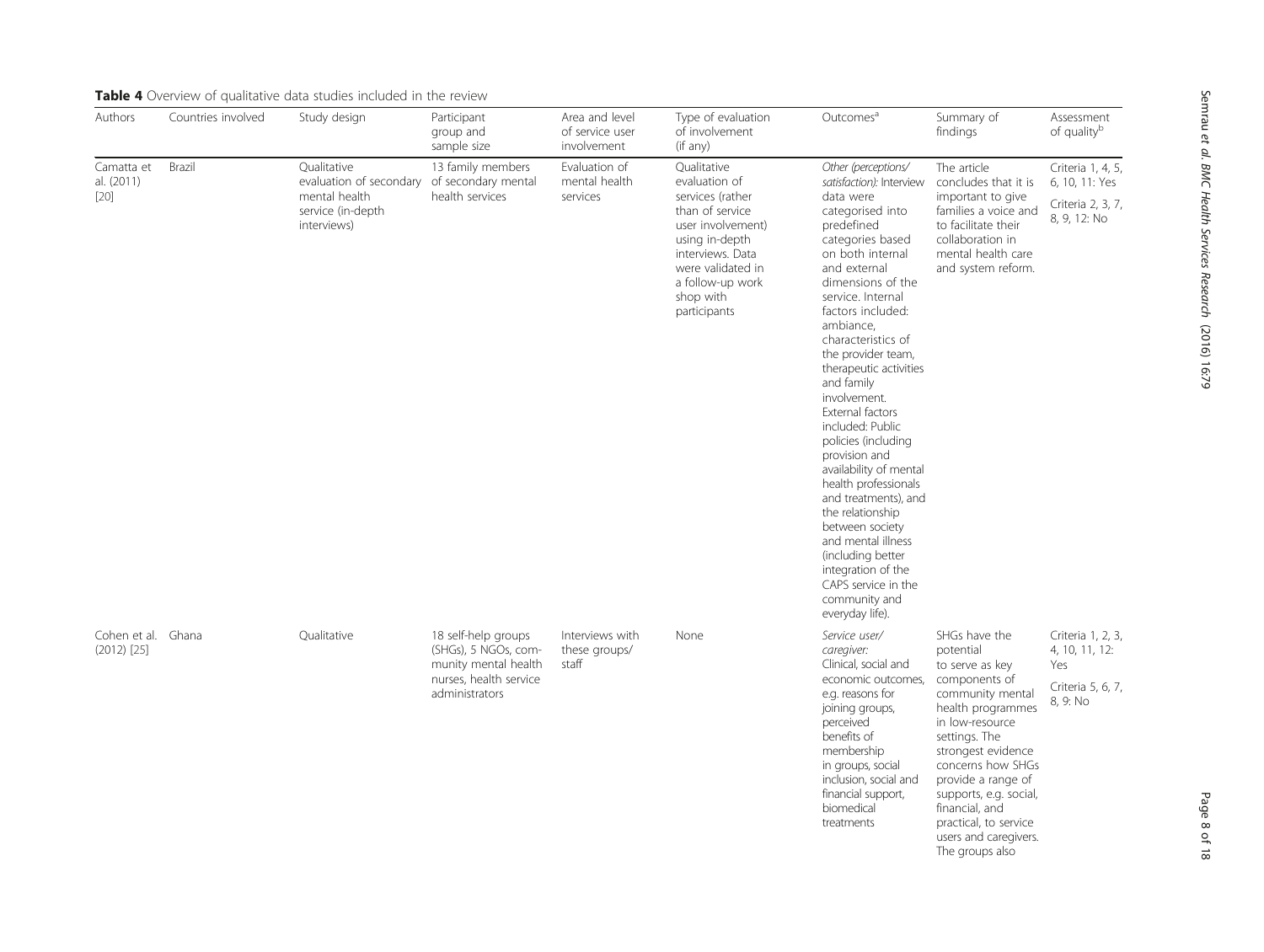|                                                                   |               |                                                                                                                                                                                                                                                                                        |                                                                               |                                                                                                                                           |      |                                                                                                                                                                                                                                  | appear to foster<br>greater acceptance<br>of service users by<br>their families and<br>by communities at<br>large. Membership<br>in SHGs appears to<br>be associated with<br>more consistent<br>treatment and<br>better outcomes for<br>those who are ill.                                                                                                                                                                                                                                                            |                                                                                    |
|-------------------------------------------------------------------|---------------|----------------------------------------------------------------------------------------------------------------------------------------------------------------------------------------------------------------------------------------------------------------------------------------|-------------------------------------------------------------------------------|-------------------------------------------------------------------------------------------------------------------------------------------|------|----------------------------------------------------------------------------------------------------------------------------------------------------------------------------------------------------------------------------------|-----------------------------------------------------------------------------------------------------------------------------------------------------------------------------------------------------------------------------------------------------------------------------------------------------------------------------------------------------------------------------------------------------------------------------------------------------------------------------------------------------------------------|------------------------------------------------------------------------------------|
| Crabtree<br>$(2005)$ [15]                                         | Malaysia (UM) | Ethnographic<br>qualitative<br>methods, in-depth<br>interviews with<br>numerous inpatients<br>using 'opportunistic<br>sampling'. Staff<br>accounts for insights<br>into the 'culture' of<br>hospital setting. Also,<br>critical observation<br>and hospital records<br>over 18 months. | Psychiatric service<br>users, staff (sample<br>size not mentioned)            | Interviews with<br>service users                                                                                                          | None | Other (attitudes):<br>Staff attitudes<br>towards patient<br>'compliance' and<br>resistance to<br>treatment; healing<br>and spirituality                                                                                          | Undisputed power<br>of the medical<br>profession in<br>Malaysia has led to<br>a lack of evolved<br>'service-user'<br>perspective. Few<br>patient rights are<br>recognised,<br>especially<br>non-treatment.<br>Paternalistic and<br>custodial attitude<br>does not acknow<br>ledge issues of<br>spirituality/alternative<br>healing practices<br>important to<br>hospitalised patients.<br>Modernisation of<br>services did not lead<br>to parallel<br>development of<br>patient participation/<br>cultural responses. | Criteria 2, 4,<br>10, 11: Yes<br>Criteria 1, 3, 5,<br>6, 7, 8, 9, 12:<br><b>No</b> |
| De La<br>Espriella &<br>Caycedo<br><b>Bustos</b><br>$(2013)$ [18] | Colombia      | Literature/policy<br>document review<br>and qualitative focus<br>groups and<br>consultation meetings                                                                                                                                                                                   | 40 service users, 40<br>family members and<br>33 health care<br>professionals | Service user<br>involvement in<br>development of<br>policy/strategy;<br>declaration of<br>mental health<br>patient's duties and<br>rights | None | System (study:<br>development of<br>policy): Qualitative<br>data and document<br>review to develop<br>an institutional<br>policy/declaration<br>of mental health<br>patients' duties<br>and rights (incl. user<br>participation) | Ten rights/policies<br>were developed/<br>adapted through<br>consultation<br>with service users<br>and families, which<br>ensured<br>comprehensibility,<br>clarity of terms,<br>understanding and<br>sufficient<br>information.                                                                                                                                                                                                                                                                                       | Criteria 1, 2, 4,<br>5, 10, 11, 12:<br>Yes<br>Criteria 3, 6, 7,<br>8, 9: No        |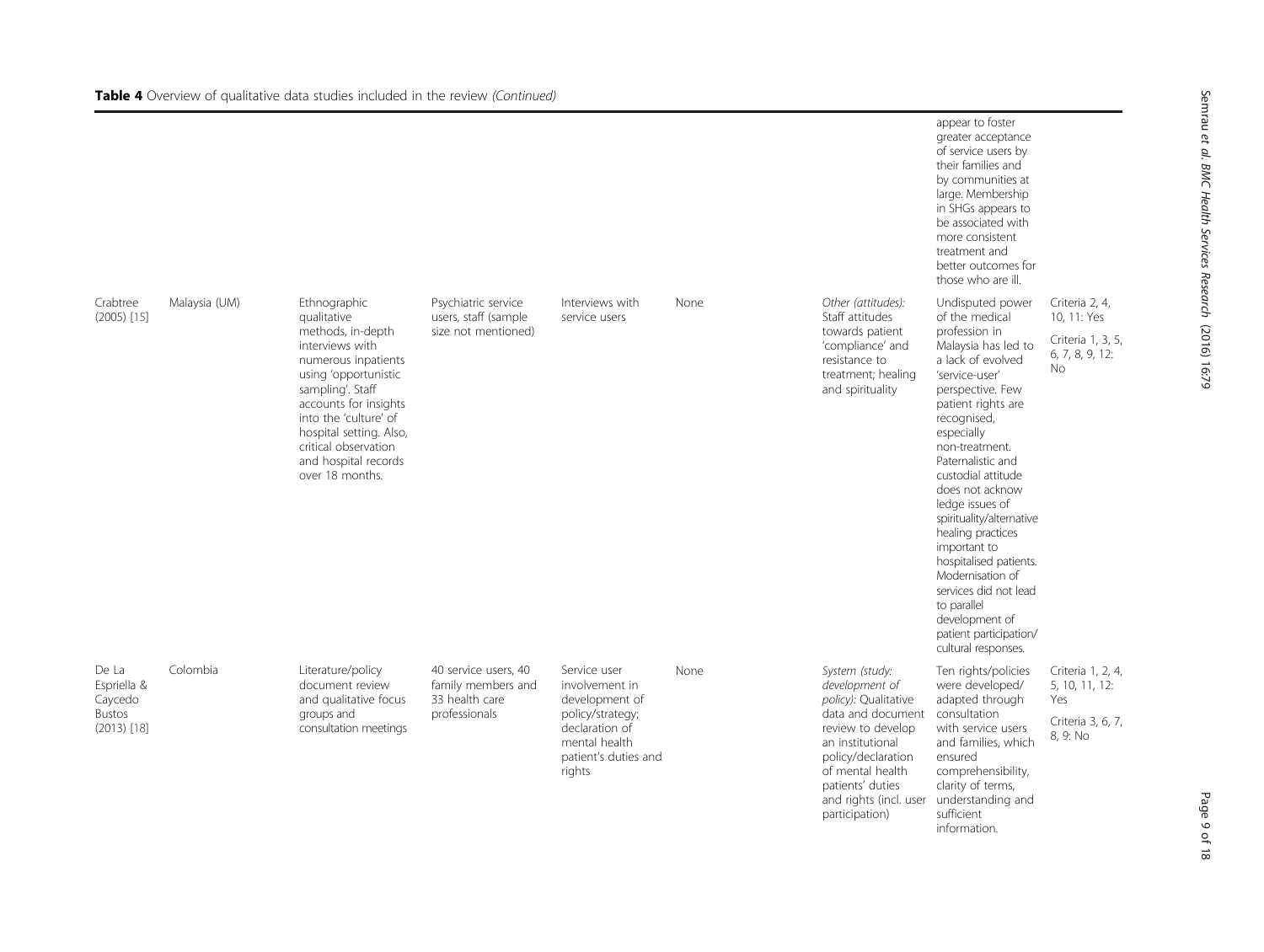| Kleintjes et<br>al. (2013)<br>$[28]$            | Ghana, Kenya,<br>Rwanda, South<br>Africa, Tanzania,<br>Uganda, Zambia | Semi-structured key<br>informant interviews<br>with leaders of mental<br>health self-help<br>organisations, plus<br>documentary review                                                                                                                                                          | 11 (4 women, 7 men)<br>leaders of 9 self-help<br>organisations for ser-<br>vice users and carers                                                                                                                                                                                                        | Leaders of self-help<br>organisations inter-<br>viewed about their<br>experience in the<br>organisations; inter-<br>view schedule was<br>refined based on<br>feedback from user<br>advocates (and<br>public sector men-<br>tal health<br>practitioners) | None                                                                                                                                                                                                                                                                                                                                                                                                                                                                                                                                                                           | Other (study):<br>Establishment and<br>sustainability of<br>mental health<br>self-help organisa<br>tions, e.g. leadership,<br>membership, staffing,<br>advocacy, vision and<br>objectives of<br>organisation | Authors concluded<br>that self-help<br>organisations<br>can provide crucial<br>support to service<br>users' recovery in<br>resource-poor<br>settings in Africa.<br>Support of other<br>agencies can<br>assist to build<br>organisations'<br>capacity for sustain<br>able support to<br>members' recovery. | Criteria 1, 2, 3,<br>4, 5, 6, 7, 9,<br>10, 11, 12: Yes<br>Criteria 8: No |
|-------------------------------------------------|-----------------------------------------------------------------------|-------------------------------------------------------------------------------------------------------------------------------------------------------------------------------------------------------------------------------------------------------------------------------------------------|---------------------------------------------------------------------------------------------------------------------------------------------------------------------------------------------------------------------------------------------------------------------------------------------------------|---------------------------------------------------------------------------------------------------------------------------------------------------------------------------------------------------------------------------------------------------------|--------------------------------------------------------------------------------------------------------------------------------------------------------------------------------------------------------------------------------------------------------------------------------------------------------------------------------------------------------------------------------------------------------------------------------------------------------------------------------------------------------------------------------------------------------------------------------|--------------------------------------------------------------------------------------------------------------------------------------------------------------------------------------------------------------|-----------------------------------------------------------------------------------------------------------------------------------------------------------------------------------------------------------------------------------------------------------------------------------------------------------|--------------------------------------------------------------------------|
| Nesnanov & Russia<br>Vasilyeva<br>$(2013)$ [31] |                                                                       | Survey by the Russian<br>Psychiatric Association                                                                                                                                                                                                                                                | Mental health<br>professionals and<br>consumers (sample<br>size not mentioned)                                                                                                                                                                                                                          | Participation in<br>survey                                                                                                                                                                                                                              | None                                                                                                                                                                                                                                                                                                                                                                                                                                                                                                                                                                           | Other (satisfaction):<br>Qualitative<br>satisfaction<br>data (on mental<br>health care system)                                                                                                               | Majority of<br>professionals<br>and mental health<br>consumers not<br>satisfied with<br>mental health care<br>system in Russia<br>today. Suggestions<br>made to improve<br>services and<br>challenge stigma.                                                                                              | N/A (as<br>congress<br>abstract)                                         |
| Petersen et<br>al. (2012)<br>$[24]$             | South Africa                                                          | Participatory<br>implementation<br>framework for<br>development of<br>mental health<br>services for common<br>mental disorders<br>(CMDs) in a rural<br>sub-district in South<br>Africa as a case study.<br>Qualitative process<br>evaluation by<br>interviewing service<br>providers and users. | Service providers<br>and users (4 focus<br>groups with 15<br>community mental<br>health workers); 2<br>interviews with<br>psychosocial group<br>facilitators and 9<br>participants, 29<br>community members,<br>9 representatives from<br>mental health services<br>plus 2 community<br>representatives | Participation in<br>interviews                                                                                                                                                                                                                          | Involving community<br>members in the<br>development and<br>delivery of psychosocial<br>interventions for<br>women with depression<br>illustrated potential<br>usefulness of community<br>consultation in promoting<br>cultural congruence.<br>Community members well<br>placed to provide local<br>knowledge on<br>interventions to mediate<br>pathways to health and<br>how to manage<br>problems within the<br>constraints of their<br>cultural and material<br>realities. Social support<br>afforded by participation<br>in groups can enhance<br>participants' individual | System, service user/<br>caregiver and other:<br>Qualitative: 1)<br>benefits and 2)<br>challenges of<br>community<br>participation                                                                           | In addition to<br>contributing to<br>scaling up mental<br>health services,<br>community<br>participation<br>can potentially<br>promote<br>development of<br>culturally<br>competent mental<br>health services and<br>greater community<br>control of mental<br>health.                                    | Criteria 1, 2, 3,<br>4, 5, 6, 8, 9,<br>10, 11, 12: Yes<br>Criteria 7: No |

coping capacities and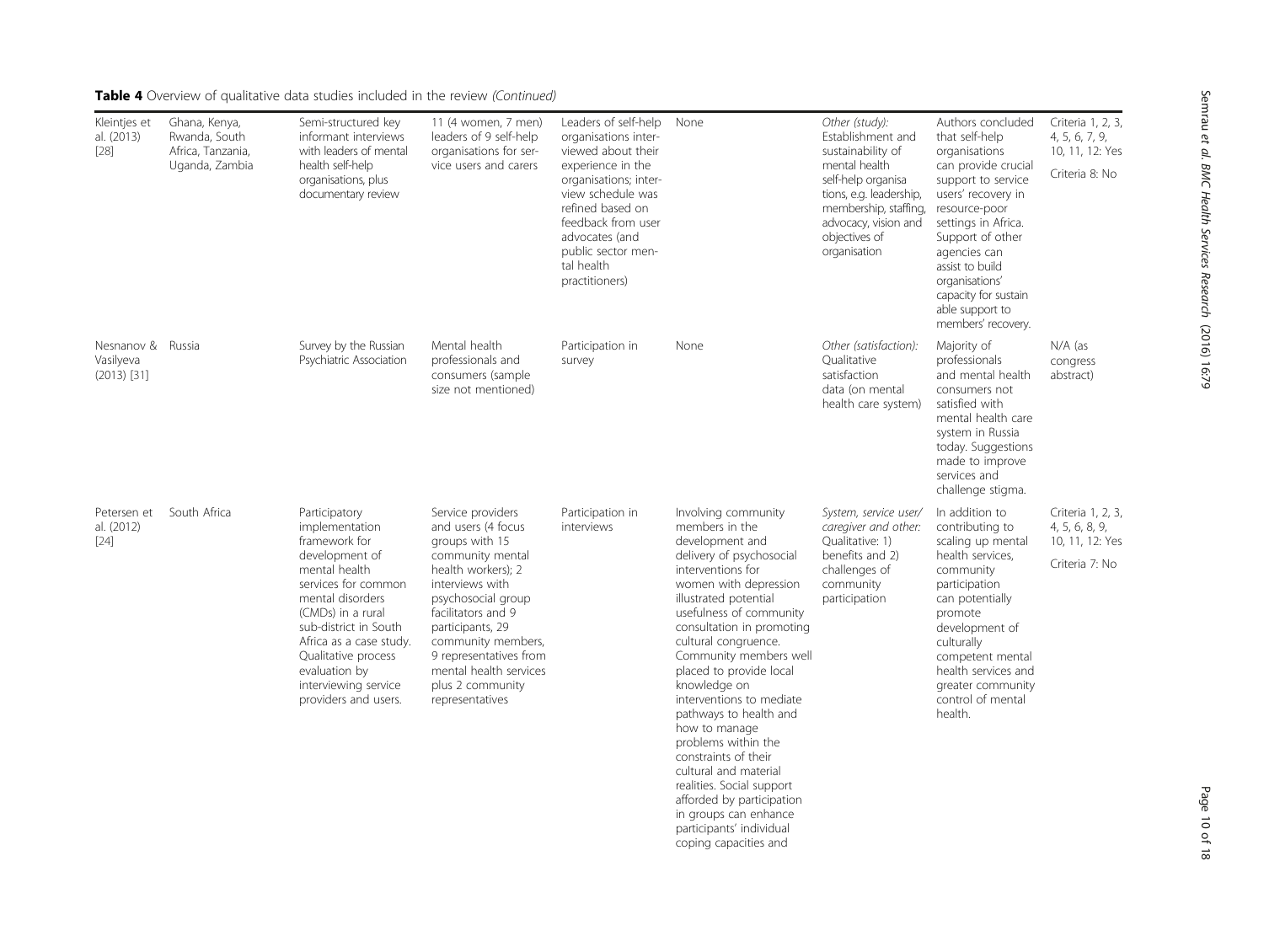**Table 4** Overview of qualitative data studies included in the review (Continued)

|                                     |                                                                  |                                                                                                           |                                                                                                                                                                                                     |                                  | personal empowerment,<br>supporting previous<br>evidence.                 |                                                                            |                                                                                                                                                                                                                                                                                                                        |                                                                             |
|-------------------------------------|------------------------------------------------------------------|-----------------------------------------------------------------------------------------------------------|-----------------------------------------------------------------------------------------------------------------------------------------------------------------------------------------------------|----------------------------------|---------------------------------------------------------------------------|----------------------------------------------------------------------------|------------------------------------------------------------------------------------------------------------------------------------------------------------------------------------------------------------------------------------------------------------------------------------------------------------------------|-----------------------------------------------------------------------------|
| Schilder et<br>al. (2004)<br>$[29]$ | Bulgaria (plus<br>exploratory<br>studies in India<br>and Zambia) | Field tests of focus<br>group methodology<br>in India and Zambia<br>with final field test<br>in Bulgaria. | Consumers, family<br>members, NGOs,<br>professionals and<br>government<br>representatives (in<br>Bulgaria: 15 service<br>user, 6 carers, 5 mental<br>health administrators,<br>11 medical students) | Participation in<br>focus groups | Relatives seemed the<br>most initially eager but<br>dropped out the most. | Other (study): Use<br>and appropriateness<br>of focus group<br>methodology | Use of focus groups<br>proved appropriate<br>in helping to clarify<br>issues that could<br>help substantiate<br>data collection and<br>comparison across<br>different cultures<br>and regions. A<br>number of<br>instrument<br>questions were<br>developed further<br>based on the<br>exploratory focus<br>group work. | Criteria 1, 3, 4,<br>6, 7, 10, 11,<br>12: Yes<br>Criteria 2, 5, 8,<br>9: No |

a<br>Headings in *italics* denote classification of outcomes in terms of 'system-level', 'service user/caregiver' level, or 'other'<br><sup>b</sup>Iwelve review criteria were used to assess the quality of qualitative studies. These were

<sup>b</sup>Twelve review criteria were used to assess the quality of qualitative studies. These were based on those suggested in the literature on qualitative research, as described in Harden et al. [[12](#page-17-0)]. The twelve review criteri were as follows: 1. Were the aims and objectives clearly reported? 2. Was there an adequate description of the context in which the research was carried out? 3. Was there an adequate description of the sample and the methods by which the sample was identified and recruited? 4. Was there an adequate description of the methods used to collect data? 5. Was there an adequate description of the methods used to analyse data? 6. Were there attempts to establish the reliability of the data collection tools (for example, by use of interview topic guides)? 7. Were there attempts to establish the validity of the data collection tools (for example, with pilot interviews)? 8. Were there attempts to establish the reliability of the data analysis methods (for example, by use of independent coders)? 9. Were there attempts to establish the validity of data analysis methods (for example, by searching for negative cases)? 10. Did the study use appropriate data collection methods for helping people to express their views? 11. Did the study use appropriate methods for ensuring the data analysis was grounded in the views of people? 12. Did the study actively involve relevant groups in its design and conduct?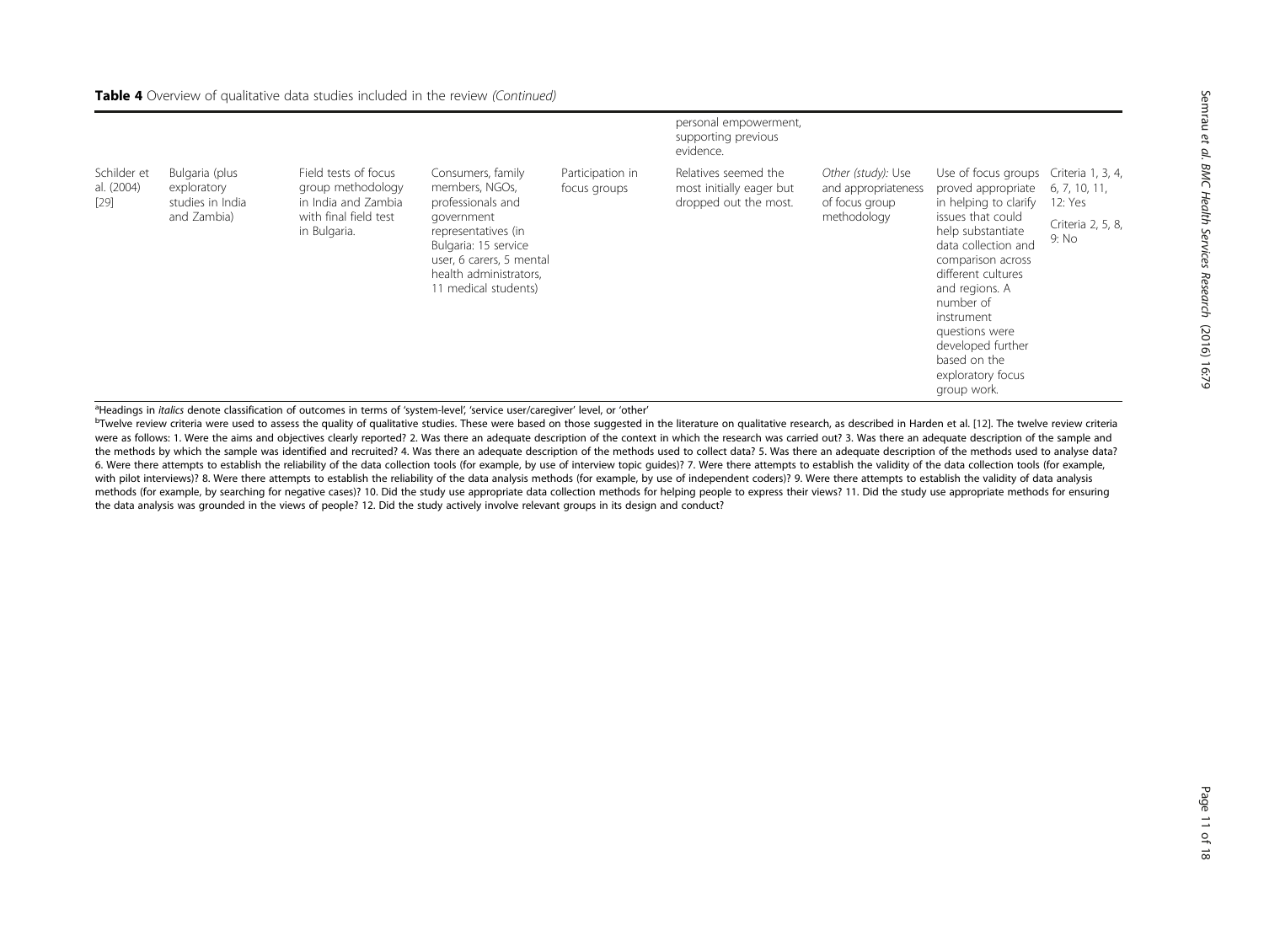| Authors                           | Countries involved                                                                                                                                                  | Study design                                                                                                                                                                                                                                     | Participant<br>group and<br>sample size | Area and level of<br>service user<br>involvement                                                                                                                                                                                                                                                                                                                                                                                                                                                | Type of evaluation of Type of data<br>involvement (if any)                                                                        | collected/<br>outcomes |
|-----------------------------------|---------------------------------------------------------------------------------------------------------------------------------------------------------------------|--------------------------------------------------------------------------------------------------------------------------------------------------------------------------------------------------------------------------------------------------|-----------------------------------------|-------------------------------------------------------------------------------------------------------------------------------------------------------------------------------------------------------------------------------------------------------------------------------------------------------------------------------------------------------------------------------------------------------------------------------------------------------------------------------------------------|-----------------------------------------------------------------------------------------------------------------------------------|------------------------|
| Agrest (2011) [17]                | Argentina (though<br>also discusses<br>historical involvement commentary on the<br>of service users in<br>other counties<br>(mainly England,<br>Australia, Canada)) | Commentary, non-data<br>based paper (opinion/<br>history and future of<br>service user groups,<br>especially in relation to<br>Argentina and specifically<br><b>Buenos Aires)</b>                                                                | N/A                                     | There are a range of<br>types of organisations<br>and actors in Buenos<br>Aires related to the<br>service user movement<br>including those related<br>to families/carers,<br>survivors, those attached<br>to human rights, service<br>users only, and also<br>mixed associations with<br>service users, families<br>and psychiatrists. A new<br>movement 'nothing<br>about us without us' by<br>and for service users is<br>growing and importantly<br>promotes activities in<br>the community. | N/A                                                                                                                               | N/A                    |
| Ardila (2011) [19]                | Argentina                                                                                                                                                           | No study design: This<br>paper provides a<br>commentary and<br>develops some ideas<br>related to involving<br>users in service<br>improvement                                                                                                    | N/A                                     | N/A                                                                                                                                                                                                                                                                                                                                                                                                                                                                                             | N/A                                                                                                                               | N/A                    |
| Furtado & Campos<br>$(2008)$ [21] | Brazil                                                                                                                                                              | Commentary reflection<br>on previous evaluation<br>of mental health service,<br>non-data based paper                                                                                                                                             | N/A                                     | Upon reflection, the<br>participation of service<br>users in the service<br>evaluation was<br>described as 'gradual'.<br>Researchers were<br>exclusively involved at<br>the start of the project<br>because of funding and<br>time constraints;<br>however, other groups<br>became involved later in<br>the analysis of results,<br>and final workshops and<br>dissemination.                                                                                                                   | Makes<br>recommendations<br>about what factors<br>to consider in the<br>participatory<br>evaluation of mental<br>health services. | N/A                    |
| Hayward & Cutler<br>$(2007)$ [16] | Romania                                                                                                                                                             | Describes the progress<br>and achievements of<br>grassroots organisations<br>and people with mental<br>health problems in<br>Romania in developing<br>policies to promote<br>community-based<br>mental health services at<br>the national level. | N/A                                     | Stakeholders from all<br>over Romania had the<br>opportunity to work<br>together, network and<br>create strategic<br>relationships for change<br>by building grassroots<br>coalitions across<br>Romania                                                                                                                                                                                                                                                                                         | This has had some<br>impact on policy-<br>makers and<br>subsequent actions                                                        | N/A                    |

<span id="page-11-0"></span>Table 5 Overview of descriptive non-data-based studies included in the review

[[18](#page-17-0), [28, 29](#page-17-0)]) contained study outcomes that were intended to be improved through service user participation (outcomes included, for instance, needle turnover rates, factors around the sustainability of mental health organisations, development of a scale, establishment of a mental health policy). For six of the studies, the primary outcomes related to satisfaction data or data on perceptions or attitudes (one quantitative [[30](#page-17-0)] and four qualitative studies [[15](#page-17-0), [20](#page-17-0), [27, 31\]](#page-17-0), plus one with both types of data [\[14\]](#page-17-0)). A

further two studies [\[13, 32\]](#page-17-0) included outcomes at the country level (such as access to medications, number of mental health staff, policies). Four studies did not include any outcomes, as they were non-data-based and descriptive (see Table 5).

In the non-peer-reviewed grey literature, in addition to various websites by service user groups or organisations working with service users or caregivers, five relevant reports were identified, as well as one self-advocacy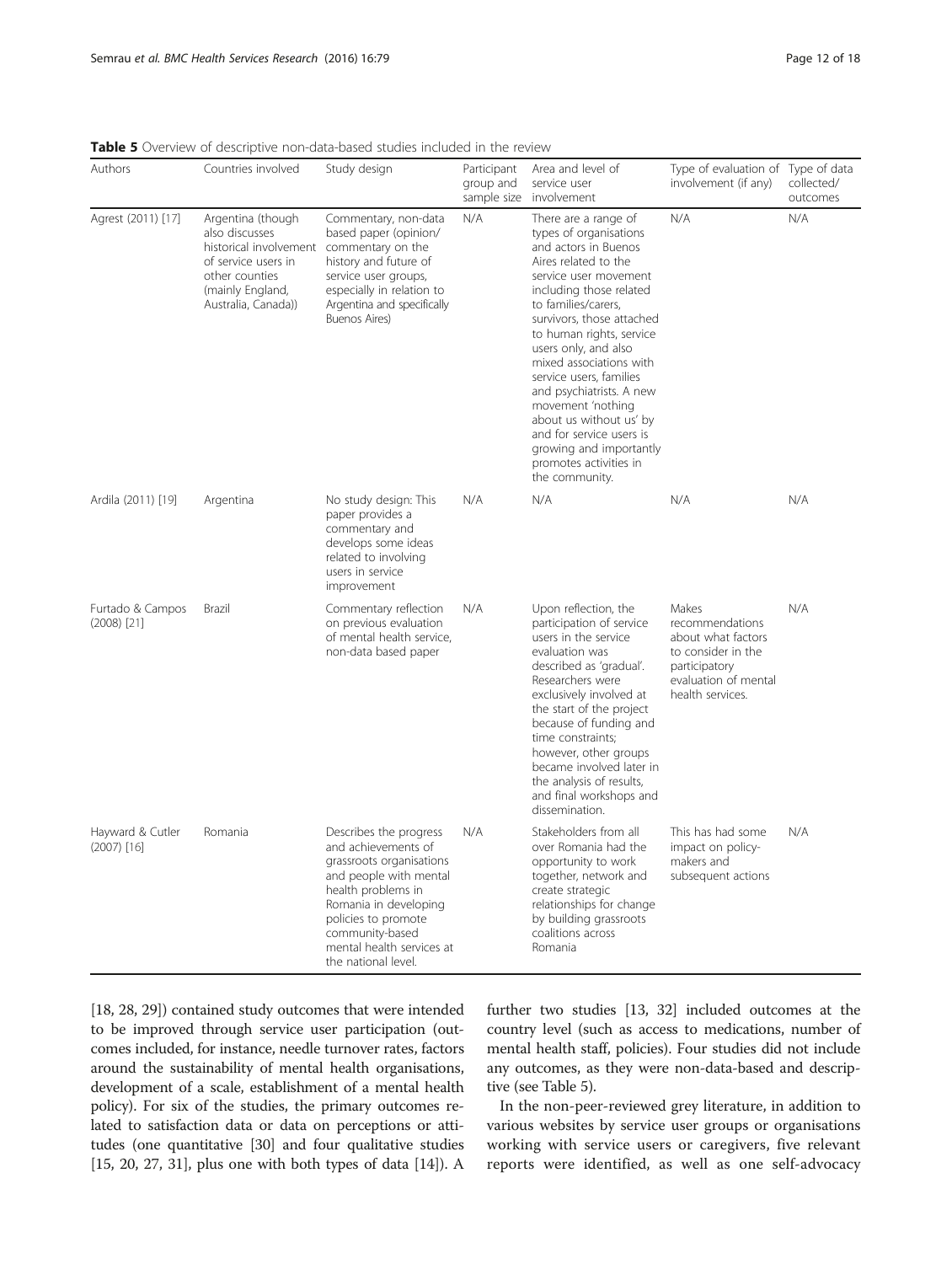<span id="page-12-0"></span>

toolkit, and one newsletter. From these seven sources, information was included from eight low-income countries (Indonesia, Kenya, Lao PDR, Malawi, Nepal, Rwanda, Tanzania, Uganda), three lower middle-income countries (Ghana, India, Sri Lanka), and one upper middle-income country (South Africa), at the time of publication. Two reports were produced after 2010, four between 2005 and 2010, and one before 2000.

#### Quality assessment of papers

The majority of included papers  $(n = 8)$  were qualitative or non-data-based studies  $(n = 4)$ . Five studies presented quantitative data only, with a further three studies including both quantitative and qualitative data. The quality assessment of papers is shown in Tables [2](#page-4-0), [3](#page-6-0) and [4](#page-7-0) for individual studies. Overall, the quality of papers that were included in the review was weak. For studies that included quantitative data, the quality was categorised as weak for all but one paper, for which the quality was categorised to be moderate (the cluster-RCT, which involved peer-facilitated women's groups, and therefore was one of the papers that was included in the review under the secondary criteria). For papers that included qualitative data, no papers fulfilled all twelve quality assessment criteria, though two papers fulfilled eleven of the criteria. The average number of criteria that were fulfilled was 7.3 (ranging between 4 and 11).

#### Findings of peer-reviewed studies

Overall, the studies that were identified in this review provided a weak evidence base for service user and caregiver involvement in mental health system strengthening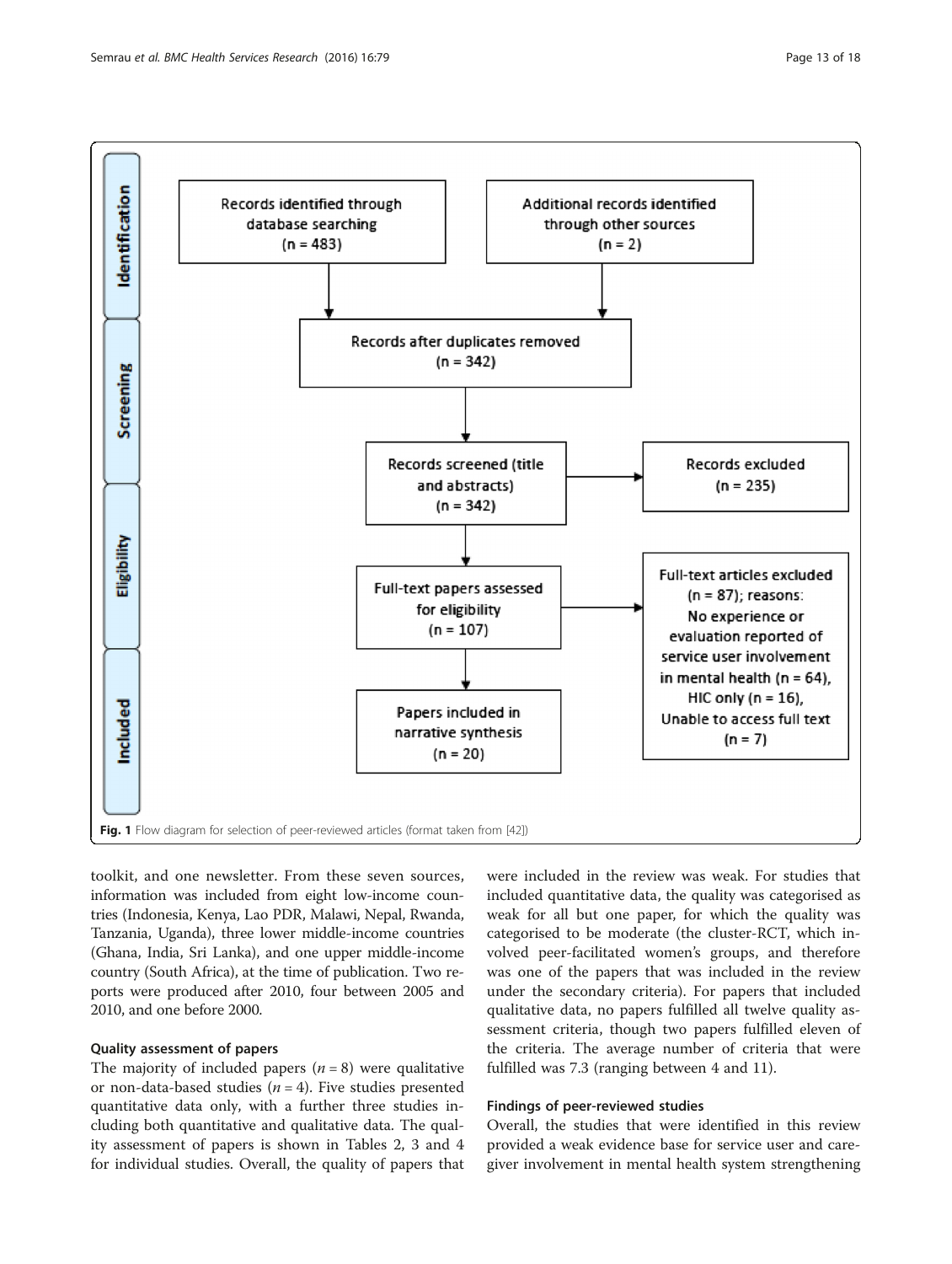in LMICs. Many were of low quality (see above) and just four studies included an explicit evaluative element of service user/caregiver involvement. Most of the literature reported about service user and caregiver involvement at the service-level rather than the systems-level, and commonly involved service users as research participants for the evaluation of services rather than their direct participation in the development of policies or services, the training of health workers in mental health care, or within mental health research. There were also few reports that evaluated service user involvement. The level of service user involvement reported in the literature varied considerably across countries. However, there were a few favourable studies that provided some indication as to research areas that could be pursued further, in particular about the development of policies and strategies, including advocacy work, and to a lesser extent the development of services, service monitoring and evaluation.

#### Development of policies or strategies

The main evidence from the peer-reviewed literature in regards to the development of policies or strategies reported on the usefulness and feasibility of consultation processes with service user involvement, and showed that these processes may lead to an improvement in mental health services and/or outcomes. A study that used data from the World Health Organization Assessment Instrument for Mental Health Systems (WHO-AIMS) from 63 countries, for example, showed that participation of familybased organisations in the development of mental health legislation increased availability of psychotropic medication in countries by 17 % [\[13\]](#page-17-0). Another paper provided a descriptive account of a consultation process in Colombia with representatives of patients, families, medical students and mental health workers to derive a declaration of mental health patients' duties and rights [[18\]](#page-17-0). One challenge that has been reported is that people in power may not be willing to give up control, which may result in the exclusion of service users [\[16](#page-17-0)]. To address this imbalance in power relations, grassroots public action has been suggested. Hayward & Cutler [[16](#page-17-0)], for instance, described the coalitions between grassroots organisations and people with mental health problems in Romania to develop policies to promote community-based services.

A qualitative study by Ndyanabangi et al. [[32\]](#page-17-0) that involved interviews and focus groups with service users, policy makers and health providers in Uganda highlighted the importance, usefulness and feasibility of capacitybuilding activities for service users and caregivers in advocacy skills. The study established that service users were rarely informed of their rights, so hardly ever made complaints, but that the recent increase in service user organisations had led to an enhanced knowledge base for service users in their rights overall. Similarly, a study in Argentina and Chile found that with structured support, people with intellectual disability (ID) were able to exercise their rights to a level comparable to peers without ID [[26\]](#page-17-0). This may be relevant to policy development in that if service users are not aware or do not have information about their rights, their contribution to policy development is likely to be limited or altogether absent.

#### Planning or development of services

There was very little evidence in the peer-reviewed literature on how best to involve service users and caregivers in the planning or development of services. The best research identified was from a case study on the involvement of community members in the development and delivery of psychosocial interventions for women with depression in South Africa. Through a participatory implementation framework, the service users and service providers were actively involved in the development of the interventions (through in-depth focus groups and consultations), such as a peer facilitated group intervention based on the principles of interpersonal therapy for people with depression [\[24\]](#page-17-0).

#### Service monitoring and evaluation

The review identified several peer-reviewed papers that involved service users and/or caregivers in the evaluation of mental health services, for example using satisfaction data [\[14](#page-17-0), [20](#page-17-0), [31](#page-17-0), [33\]](#page-17-0), though few of these included either an evaluation of service user involvement or service user involvement in the monitoring of services themselves. That is, service users or caregivers did not participate in the process of assessing satisfaction levels (monitoring) or devising appropriate responses (service development). However, a useful methodological framework for the evaluation of mental health services was presented in a commentary on the evaluation of mental health services in Brazil, where the participation of service users in the service appraisal was 'gradual'. That is, researchers were exclusively involved at the start of the project (due to funding and time constraints), but then other stakeholders participated later in the analysis of results, and the final workshops and dissemination [\[21](#page-17-0)]. The framework proposed a synthesis of perspectives and recommended five dimensions that should be considered in the participatory evaluation process.

#### Mental health research

The review produced no evidence on how best to involve service users or caregivers within mental health research in LMICs.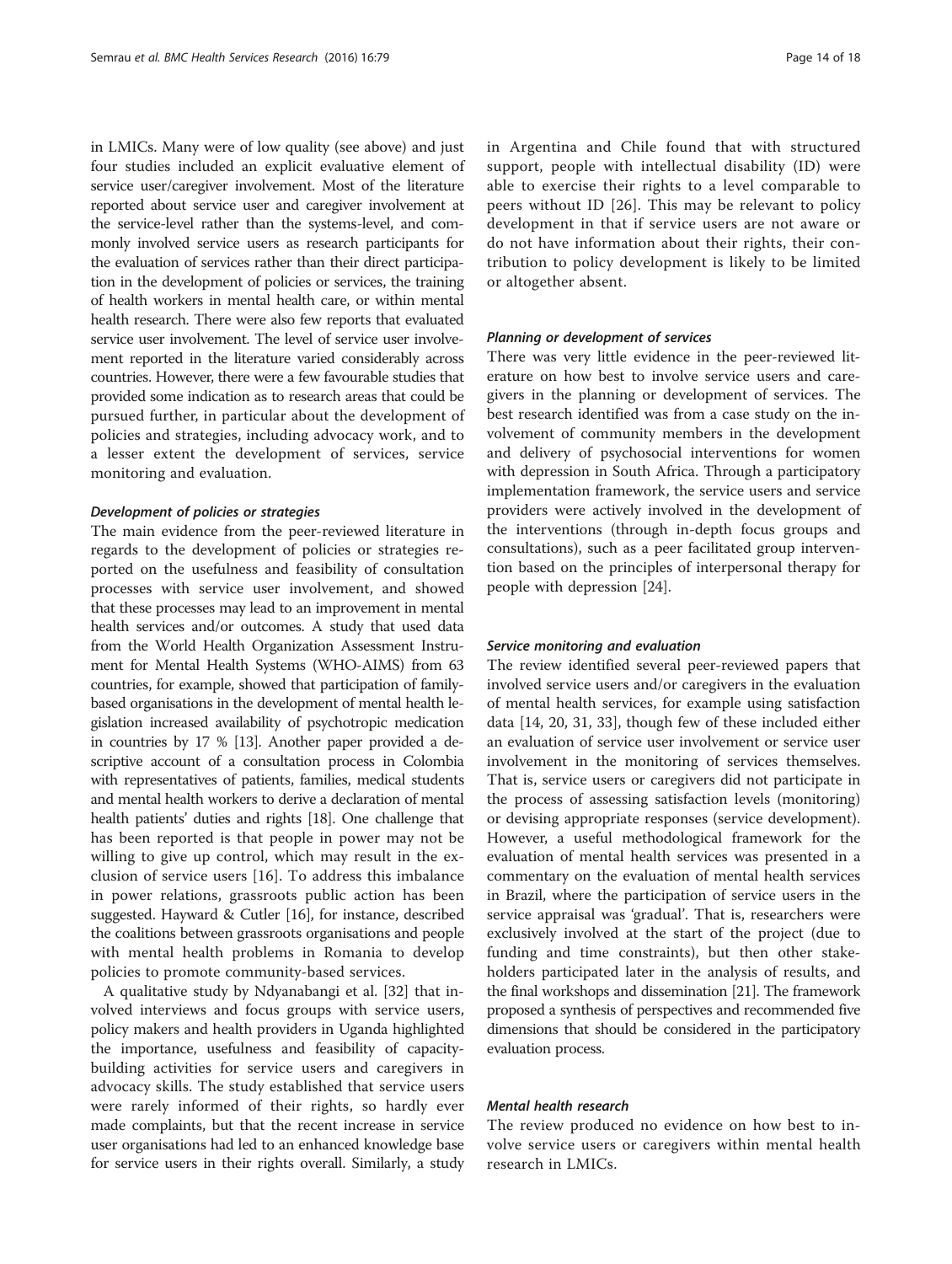#### Training health workers in mental health care

The review produced no evidence or reports on service user or caregiver involvement in the training of health workers in mental health care in LMICs.

#### Service delivery and support groups

The review showed that there is some evidence for the benefits of service user or caregiver involvement in service delivery and/or support groups. This has included involvement of peer educators in needle exchange programmes for alcohol and drug abuse in China [[27](#page-17-0)]; the employment of service users' family members as case managers for people with schizophrenia in Iran when compared to psychology graduates [[22](#page-17-0)]; service user and carer self-help groups in several African countries [\[28](#page-17-0)], such as Ghana [[25\]](#page-17-0); as well as women's groups led by peer facilitators to reduce moderate maternal depression in India [[23](#page-17-0)].

#### Discussion

#### Summary of evidence

Overall, this systematic review showed that although there were signs of service user and caregiver involvement in mental health system strengthening in numerous (about 26) countries, there was a lack of high-quality research and a weak evidence base for the work that was being conducted across countries (up to the end of 2013). Most of the literature reported service user and caregiver involvement at the service-level (for example, in regards to the delivery of services such as self-help and support groups) rather than the systems-level (such as at the policy, planning, monitoring or evaluation level), and commonly involved service users as research participants in the evaluation of services (for example, surveying their satisfaction with services) rather than in the direct development of policies or services, the training of health workers in mental health care, or within mental health research. Indeed, no evidence at all was found for the latter two issues, and therefore underlined the substantial gap in the literature in these areas. There were also few reports that evaluated service user involvement. Furthermore, outcomes were often vague in terms of their link to service user involvement; many of the outcomes measured related to perceptions, attitudes or satisfaction data with no clear and direct relation to the impact of service user involvement on mental health system strengthening, particularly in relation to (i) the effects of service user or caregiver involvement on service users or caregivers themselves, or (ii) the impact of their involvement on services.

One reason for these findings may be that most of the service user organisations are still few and fragmented, and that it is difficult to document some of their best practices. However, there were some encouraging studies on the development of policies and strategies, including advocacy work, and to a lesser extent the development of services, service monitoring and evaluation, with some indication to areas that could be pursued in the future.

The review showed overall that service user and caregiver involvement in mental health system strengthening is possible, and there are tentative signs that their direct involvement may lead to improvements in mental health services and outcomes. Generally, research on service user or caregiver involvement in mental health system strengthening seems to be on the rise, as most research has been published in the last ten years. On the other hand, whilst there seem to be good intentions in some countries, these are often not translated into practice. For example, in Argentina, even though there has been an increase in service user involvement over the last twenty years, this has not yet been translated into substantial changes in services or an improvement in service users' inclusion and quality of life [\[17](#page-17-0)]. It was also clear from the literature review that service user and caregiver involvement varied significantly across countries. For instance, whilst in Uganda, quite a large presence of service user advocacy groups is described in the grey literature [\[8](#page-17-0), [34](#page-17-0)–[36\]](#page-17-0), other countries, such as Malaysia, have reported a lack of evolved service user perspectives [[15\]](#page-17-0). Since there are a few countries that have greater awareness in this area than others, it will therefore be important for models of best practice to be shared across countries and regions.

Table [6](#page-15-0) provides an overview of recommendations for future studies on service user or caregiver involvement in mental health system strengthening. One important recommendation is for further research to incorporate rigorous evaluative elements of service user and caregiver involvement. This could include high-quality studies such as RCTs, as well as participatory approaches. Case studies that capture the complexity of the impact of service user and caregiver involvement may also yield more revealing insights. Without an evaluation of interventions, the allocation of scarce resources becomes difficult, given the potential for harm (for example, due to stigma), so it is important not to assume that every intervention is beneficial. Future research needs to clarify which interventions are valuable, and also acceptable within different socio-cultural contexts, and which are less so.

#### Grey literature

A search of the grey literature identified several reports of encouraging projects and groups that incorporated participation by service users, their families or caregivers across several countries, particularly in relation to advocacy and empowerment work. A growing number of organisations (in particular non-governmental organisations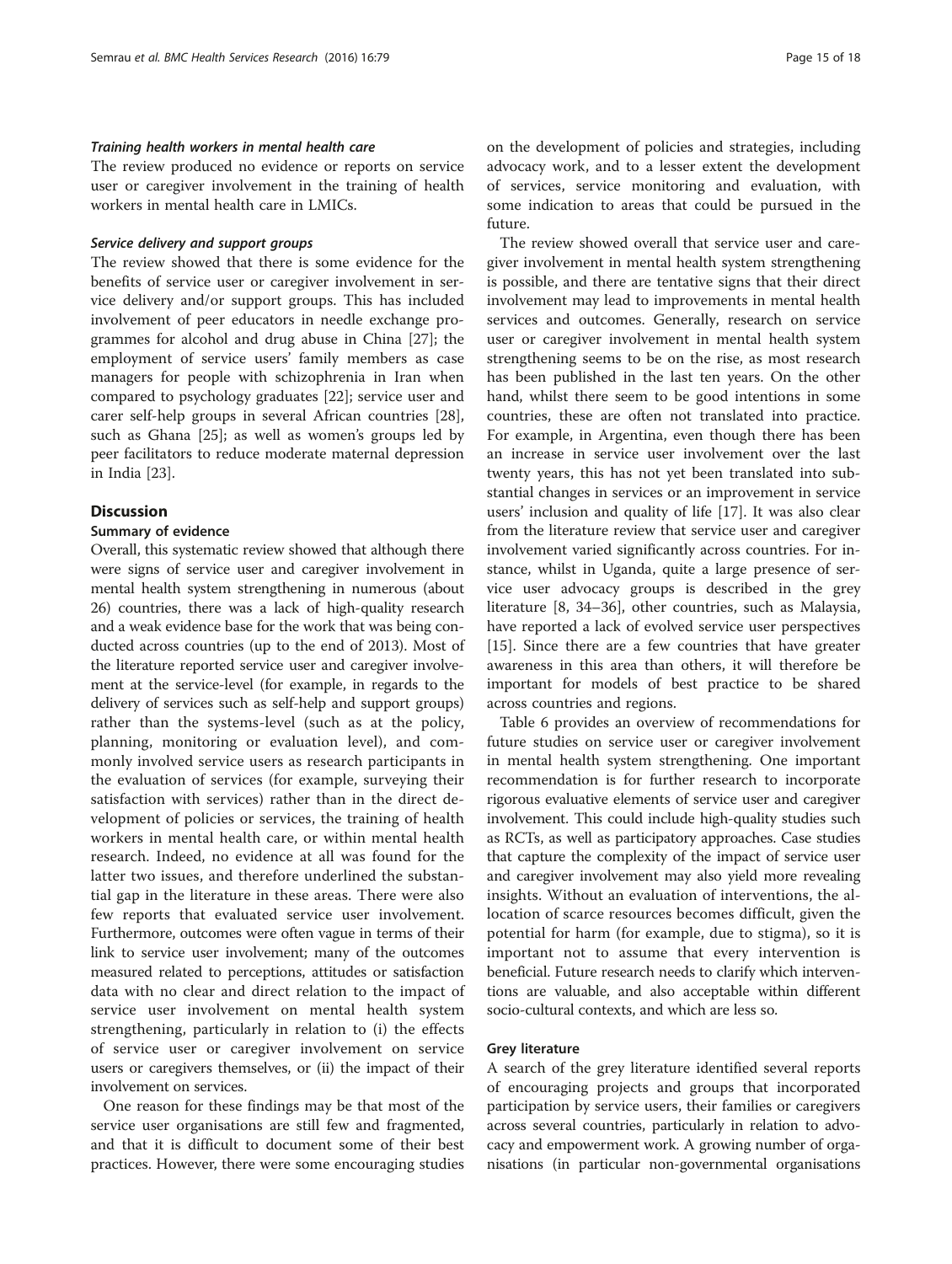<span id="page-15-0"></span>Table 6 Recommendations for future studies on service user and caregiver involvement in mental health system strengthening

- More high-quality research is needed that directly relates to the systems level (rather than the service-level), specifically to address the gap in evidence on service user and caregiver involvement in the development of policies and strategies, the planning and development of services, the training of health workers in mental health care, and within mental health research.
- More systematic evaluation needs to be incorporated into studies of service user and caregiver involvement, including rigorous study designs with low risk of bias, such as RCTs complemented by participatory approaches or case studies.
- Outcome evaluations need to be more clearly defined in terms of their relationship to service user or caregiver involvement. Specifically, more studies need to measure the effects of service user or caregiver involvement on either service users or caregivers themselves (e.g. mental health status, well-being, uptake of services, caregiver burden), or the impact of their involvement on services (e.g. availability, accessibility and appropriateness of mental health services, pathways to and through care).
- Stakeholder involvement (including service users and caregivers) in study design is recommended that may offer a solution to the slow translation of the findings into meaningful changes in practice at the service or systems level.
- Research needs to take into account the local context, culture, traditions and values in the implementation of interventions or capacitybuilding activities.
- Research needs to draw on resources that are available within study countries, e.g. engage and involve policy makers, decision-makers, advocacy or service user groups. Interventions in which there is no or very limited service user involvement may need to focus initially on empowerment or the establishment of new service user groups.
- Service users and caregivers need to be fully informed of the reasons for the studies in which they participate and give informed consent to do so. Research could be used as a platform to provide information to service users and caregivers about their rights, and to foster advocacy work.
- Models of best practice need to be shared widely and across countries. One way in which to do this may be to empower service user organisations to deliver those services that they are best at, and to then facilitate the documentation of these practices.

(NGOs)) across various low- and middle-income countries advocate for service users' rights and needs, with the recognition that not all service users and families may be interested in roles of activism. These include, for example, Action for Mental Illness (ACMI) in India (see [http://](http://mhinnovation.net/organisations/action-mental-illness-india-acmi) [mhinnovation.net/organisations/action-mental-illness-](http://mhinnovation.net/organisations/action-mental-illness-india-acmi)

[india-acmi\)](http://mhinnovation.net/organisations/action-mental-illness-india-acmi), who campaign for service user involvement at the social level (for example, running empowerment and advocacy programs for family carers and service users); political level (such as lobbying and negotiating); the legal (state) level; and media level (including civil society and publications). Others include the World Network of Users and Survivors (WNUSP) Working Group (see [http://](http://www.wnusp.net/) [www.wnusp.net/](http://www.wnusp.net/)), which was established in 2013 and is a global forum to promote the rights and interests of service users; the Pan-African Network of People with Psychosocial Disabilities (PANUSP) [[8](#page-17-0)] (also see [http://www.pa](http://www.panusp.org/)[nusp.org/\)](http://www.panusp.org/), which was established in Uganda in 2005 and now extends to nine African countries; and the NGO BasicNeeds, which was founded in 1999 and now has programmes (including empowerment and self-help groups) in at least eight countries across Africa and Asia [\[37\]](#page-17-0). A

useful toolkit has been developed by BasicNeeds together with the NGO CBM [\[34\]](#page-17-0), for service users and caregivers who are planning to lead advocacy initiatives. The toolkit was pre-tested by six self-help groups in Uganda (one of the countries that is at the forefront of service user involvement in LMICs), and was peer-reviewed by a wide range of self-advocates and development workers. The toolkit contends that district policy-makers and programme implementers may respond better to advocacy issues that are raised by people affected themselves.

Mental health activists have stressed the importance of taking a holistic approach, in which not only service users, but also caregivers, the surrounding community and decision-makers are engaged, and in which the socio-cultural context is considered. It is also important to take into account the national picture of service user involvement when developing interventions. For example, interventions must consider whether service user groups already exist whose expertise and experiences can be utilised for future involvement, or whether interventions need to focus heavily on empowerment or the establishment of new service user groups. The importance of considering the traditions and values of the socio-cultural context in the implementation of intervention programmes or capacity-building activities (for example, in terms of gender, level of education, or rural–urban cultures) has also been highlighted by advocacy organisations such as ACMI (see above).

In regards to service planning, development and evaluation, a report in the grey literature by TPO (Transcultural Psychosocial Organisation) Uganda [[35](#page-17-0)] described a successful model to scale up mental health services and trauma support in war-affected communities. The process involved service users in the evaluation process (through focus groups and key informant interviews), and patient support groups. The report recommends that services should be monitored and/or evaluated once a year by a wide range of stakeholders, including service users. The use of peer educators for needle exchange programmes for alcohol and drug abuse in Indonesia has also been described in the grey literature [\[38](#page-17-0)].

#### Limitations

There were several limitations to this review: 1) in regards to the comprehensiveness of studies included, seven studies were excluded because the full-text papers could not be accessed, and one study had to be excluded based on its language of publication (Korean). This may have resulted in a bias in the types of papers that were included in the review (although due to the low number of excluded studies based on these criteria, this bias is unlikely to be substantial). 2) The quality of studies that were included in the review was weak overall, which will have had an impact on the strength of the evidence. This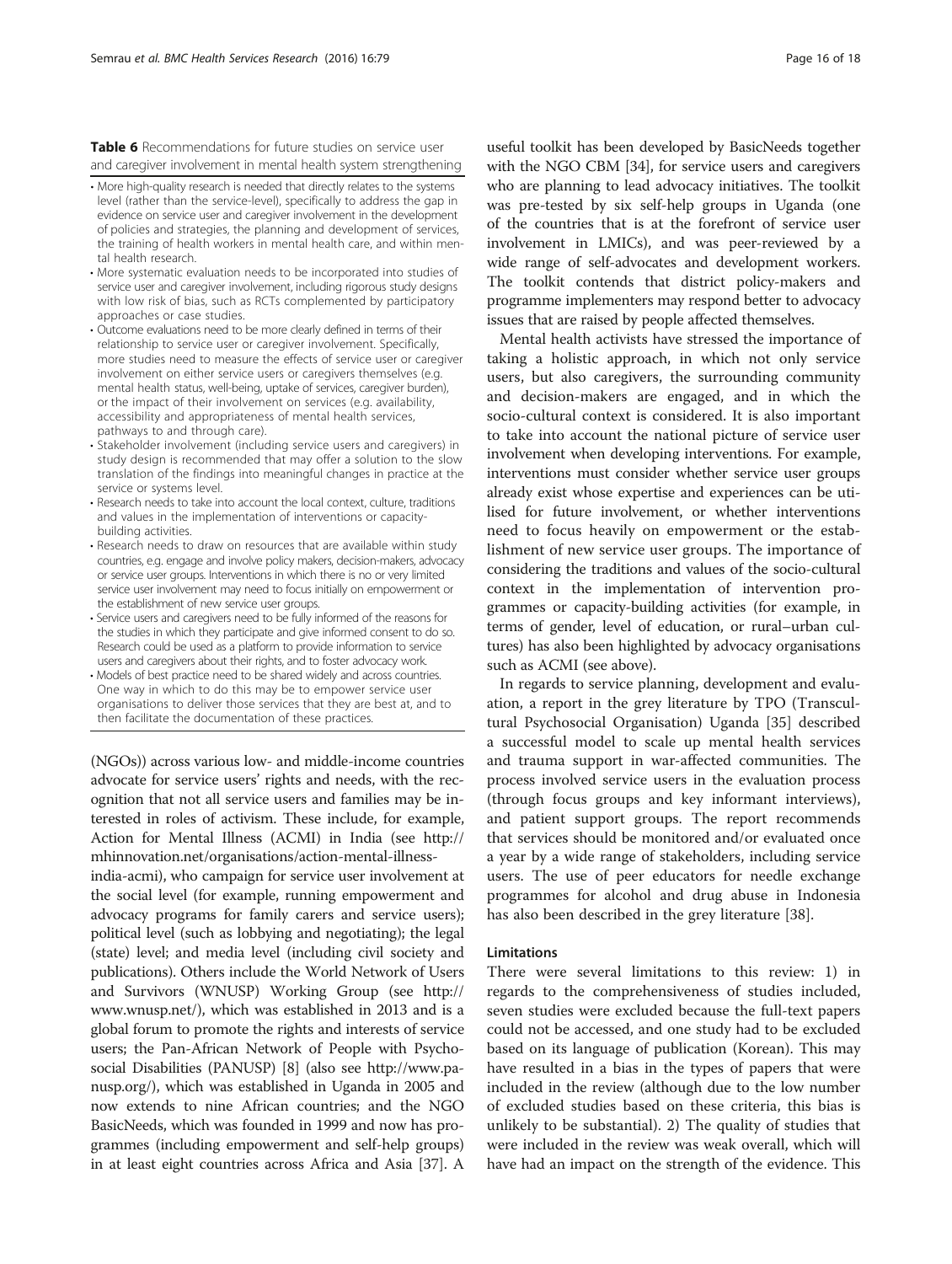<span id="page-16-0"></span>highlights further the need for high-quality research in the area. 3) Systematic reviews are commonly subject to a publication or reporting bias [[39](#page-17-0)–[41](#page-17-0)], whereby only positive outcomes are reported, and unpublished reports are missed. The inclusion of grey literature in the review may have reduced some of this bias, although it is likely that not all eligible resources were identified, given the unsystematic nature of grey literature searches. 4) The review was not listed on an international prospective register of systematic reviews such as PROSPERO (see [http://www.crd.york.ac.uk/PROSPERO/\)](http://www.crd.york.ac.uk/PROSPERO/), though the original protocol was agreed by all of the co-investigators and is available upon request.

#### Conclusions

This systematic review showed that the evidence for how best to involve service users and caregivers in mental health system strengthening in LMICs is not easily accessible in the literature, as well as evidence for the evaluation of user involvement (i.e. how useful or effective user involvement is). Furthermore, despite a few emerging studies, there is still a paucity of high-quality research, especially in regards to service user involvement in the development of policies and strategies, the planning and development of services, the training of health workers in mental health care, and within mental health research. It will therefore be important to develop, test and evaluate models of best practice in the future through rigorous and systematic research. One way in which to do this may be to empower service user organisations to deliver those services that they are best at, which in turn may facilitate the documentation of their best practices.

#### Additional file

[Additional file 1:](dx.doi.org/10.1186/s12913-016-1323-8) PRISMA 2009 Checklist. (DOC 63 kb)

#### Abbreviations

ACMI: Action for Mental Illness; Emerald: Emerging mental health systems in low- and middle-income countries; EPHPP: Effective Public Health Practice Project; LMICs: low- and middle-income countries; NGO: non-governmental organisation; PANUSP: Pan-African Network of People with Psychosocial Disabilities; RCT: randomised controlled trial; TPO: Transcultural Psychosocial Organisation; WHO-AIMS: World Health Organization Assessment Instrument for Mental Health Systems; WNUSP: World Network of Users and Survivors.

#### Competing interests

GT is supported by the National Institute for Health Research (NIHR) Collaboration for Leadership in Applied Health Research and Care South London at King's College London Foundation Trust. The views expressed are those of the author(s) and not necessarily those of the NHS, the NIHR or the Department of Health. GT is supported by the European Union Seventh Framework Programme (FP7/2007-2013) Emerald project. The authors acknowledge financial support from the Department of Health via the National Institute for Health Research (NIHR) Biomedical Research Centre and Dementia Unit awarded to South London and Maudsley NHS Foundation Trust in partnership with King's College London and King's College Hospital NHS Foundation Trust. HL received funding in the last 5 years from the National Institute of Health Research, European Union, Guy's and St. Thomas'

Charity, London, The Health Foundation, United Kingdom, Arthritis Research UK and the South London Membership Council. SEL has received consulting fees from Lundbeck.

#### Authors' contributions

MS led the writing of the manuscript, conducted the database and grey literature searches, reviewed the abstracts of papers, contributed to the full-text review of papers and the data extraction, and carried out the quality assessment of papers. HL reviewed the abstracts and full texts of papers. RK reviewed the abstracts and full texts of papers, and carried out the data extraction. SEL reviewed the abstracts of papers, and carried out the full-text reviews and data extraction for Spanish and Portuguese papers. CH contributed to the grey literature searches, reviewed the abstracts of papers, and contributed to the full-text review of papers. JM, SR, JL, AA and GT contributed to the writing of the manuscript. All authors contributed to the writing of the manuscript, and read and approved the final manuscript.

#### Acknowledgements

The research leading to these results is funded by the European Union's Seventh Framework Programme (FP7/2007-2013) under grant agreement n° 305968. The funder had no role in study design, data collection and analysis, decision to publish, or preparation of the manuscript. The partner organizations involved in the Emerald programme are Addis Ababa University (AAU), Ethiopia; Butabika National Mental Hospital (BNH), Uganda; GABO:mi Gesellschaft für Ablauforganisation :milliarium GmBH & Co. KG (GABO:mi), Germany; HealthNet TPO, Netherlands; King's College London (KCL), United Kingdom (UK); Public Health Foundation of India (PHFI), India; Transcultural Psychosocial Organization Nepal (TPO Nepal), Nepal; Universidad Autonoma de Madrid (UAM), Spain; University of Cape Town (UCT), South Africa; University of Ibadan (UI), Nigeria; University of KwaZulu-Natal (UKZN), South Africa; and World Health Organization (WHO), Switzerland. The Emerald programme is led by Prof Graham Thornicroft at KCL. The project coordination group consists of Prof Atalay Alem (AAU), Prof José Luis Ayuso-Mateos (UAM), Dr Dan Chisholm (WHO), Dr Stefanie Fülöp (GABO:mi), Prof Oye Gureje (UI), Dr Charlotte Hanlon (AAU), Dr Mark Jordans (HealthNet TPO; TPO Nepal; KCL), Dr Fred Kigozi (BNH), Prof Crick Lund (UCT), Prof Inge Petersen (UKZN), Dr Rahul Shidhaye (PHFI), and Prof Graham Thornicroft (KCL). Parts of the programme are also coordinated by Ms Shalini Ahuja (PHFI), Dr Jibril Omuya Abdulmalik (UI), Ms Kelly Davies (KCL), Ms Sumaiyah Docrat (UCT), Dr Catherine Egbe (UKZN), Dr Sara Evans-Lacko (KCL), Dr Margaret Heslin (KCL), Dr Dorothy Kizza (BNH), Ms Lola Kola (UI), Dr Heidi Lempp (KCL), Dr Pilar López (UAM), Ms Debra Marais (UKZN), Ms Blanca Mellor (UAM), Mr Durgadas Menon (PHFI), Dr James Mugisha (BNH), Ms Sharmishtha Nanda (PHFI), Dr Anita Patel (KCL), Ms Shoba Raja (BasicNeeds, India; KCL), Dr Maya Semrau (KCL), Mr Joshua Ssebunya (BNH), Mr Yomi Taiwo (UI), and Mr Nawaraj Upadhaya (TPO Nepal).

The Emerald programme's scientific advisory board includes A/Prof Susan Cleary (UCT), Dr Derege Kebede (WHO, Regional Office for Africa), Prof Harry Minas (University of Melbourne, Australia), Mr Patrick Onyango (TPO Uganda), Prof Jose Luis Salvador Carulla (University of Sydney, Australia), and Dr R Thara (Schizophrenia Research Foundation (SCARF), India).

The following individuals are members of the Emerald consortium: Dr Kazeem Adebayo (UI), Ms Jennifer Agha (KCL), Ms Ainali Aikaterini (WHO), Dr Gunilla Backman (London School of Hygiene and Tropical Medicine; KCL), Mr Piet Barnard (UCT), Dr Harriet Birabwa, (BNH), Ms Erica Breuer (UCT), Mr Shveta Budhraja (PHFI), Amit Chaturvedi (PHFI), Dr Abebaw Fekadu (AAU), Mr Daniel Chekol (AAU), Ms Tigist Eshetu (AAU), Mr Naadir Daniels (UCT), Mr Bishwa Dunghana (TPO Nepal), Ms Gillian Hanslo (UCT), Ms Edith Kasinga (UCT), Ms Tasneem Kathree (UKZN), Mr Suraj Koirala (TPO Nepal), Prof Ivan Komproe (HealthNet TPO), Dr Mirja Koschorke (KCL), Mr Domenico Lalli (European Commission), Mr Nagendra Luitel (TPO Nepal), Dr David McDaid (KCL), Ms Immaculate Nantongo (BNH), Dr Sheila Ndyanabangi (BNH), Dr Bibilola Oladeji (UI), Prof Vikram Patel (KCL), Ms Louise Pratt (KCL), Prof Martin Prince (KCL), Ms M Miret (UAM), Ms Warda Sablay (UCT), Mr Bunmi Salako (UI), Dr Tatiana Taylor Salisbury (KCL), Dr Shekhar Saxena (WHO), Ms One Selohilwe (UKZN), Dr Ursula Stangel (GABO:mi), Prof Mark Tomlinson (UCT), and Ms Elaine Webb (KCL).

#### Author details

<sup>1</sup>King's College London, Institute of Psychiatry, Psychology & Neuroscience, 16 De Crespigny Park, London, SE5 8AF, UK. <sup>2</sup>King's College London, Faculty of Life Sciences and Medicine, Academic Rheumatology, Clinical Trials Group,